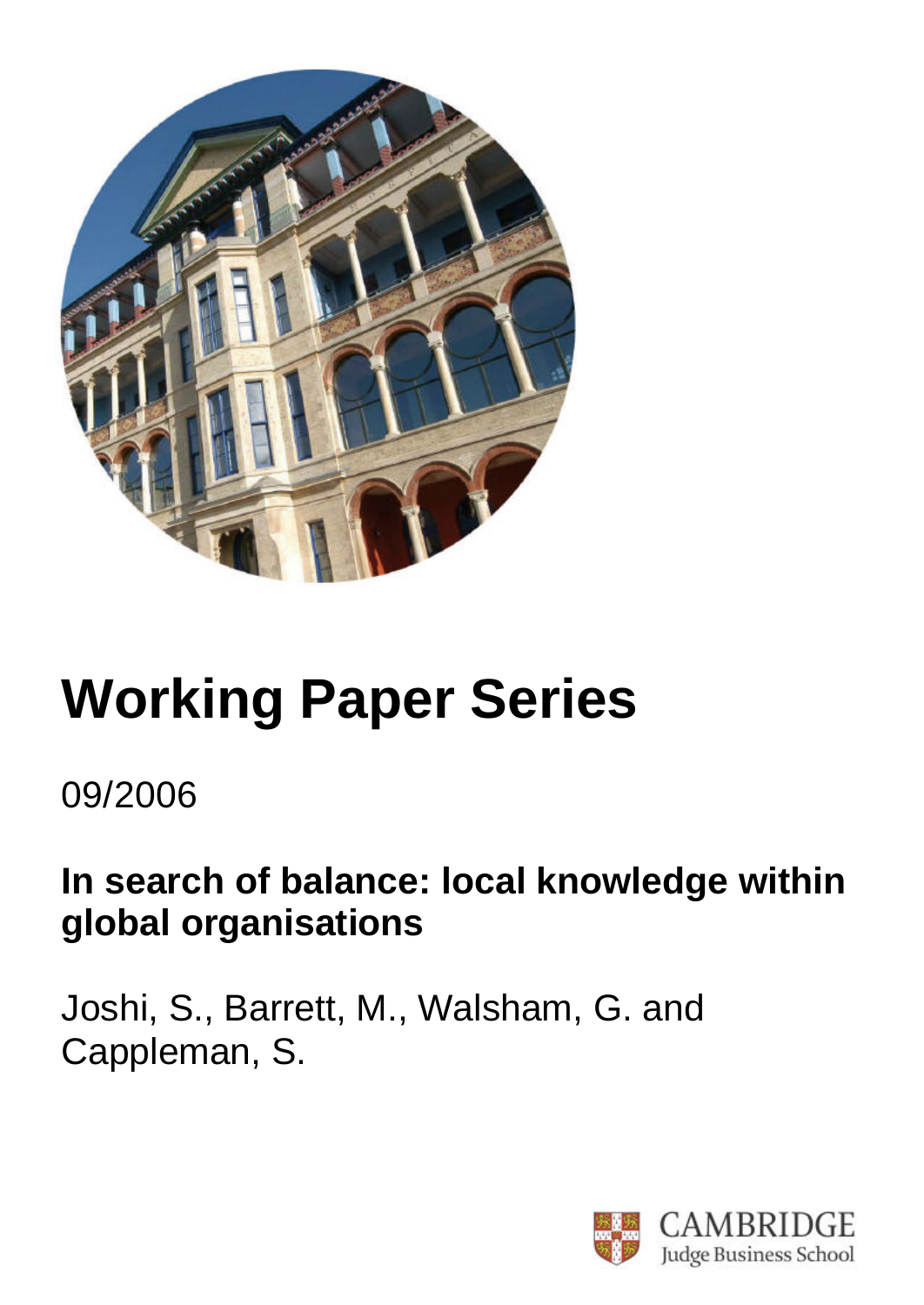These papers are produced by Judge Business School, University of Cambridge. They are circulated for discussion purposes only. Their contents should be considered preliminary and are not to be quoted without the authors' permission.

Author contact details are as follows:

Somya Joshi National Technical University of Athens s.joshi@iccs.gr

G R Sam Cappleman Hewlett-Packard Ltd sam.cappleman@hp.com

Geoff Walsham Judge Business School University of Cambridge g.walsham@jbs.cam.ac.uk Michael Barrett Judge Business School University of Cambridge m.barrett@jbs.cam.ac.uk

Please address enquiries about the series to:

Research Support Manager Judge Business School Trumpington Street Cambridge CB2 1AG, UK Tel: 01223 760546 Fax: 01223 339701 E-mail: research-support@jbs.cam.ac.uk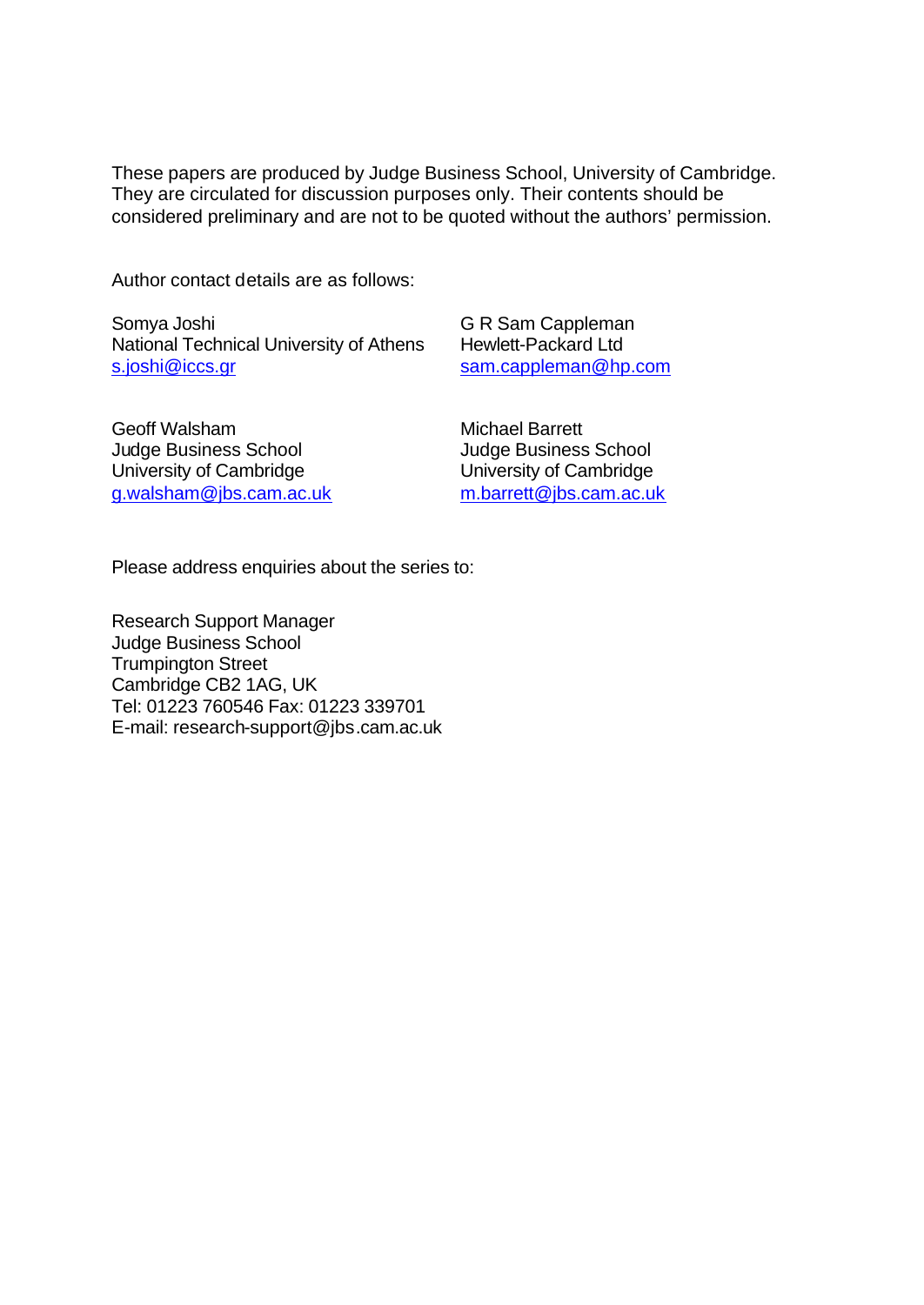### **In Search of Balance:**

### **Local Knowledge within Global Organisations**

**Joshi, S<sup>i</sup> ; Barrett, Mii; Walsham, Giii; and Cappleman, Siv**

Cambridge, UK, Email: m.barrett@jbs.cam.ac.uk

l

<sup>&</sup>lt;sup>i</sup> Dr. Somya Joshi, Research Fellow, National Technical University of Athens, Greece, Email: s.joshi@iccs.gr Telephone: +30 210 7721508 <sup>ii</sup> Dr. Michael Barrett, Senior Lecturer, Judge Business School, University of

III Prof. Geoff Walsham, Professor Information Systems, Judge Business School, University of Cambridge, UK, Email: g.walsham@jbs.cam.ac.uk

iv Dr G R Sam Cappleman, Business Development Director, EMEA Alliances Hewlett-Packard Ltd, UK, Email: sam.cappleman@hp.com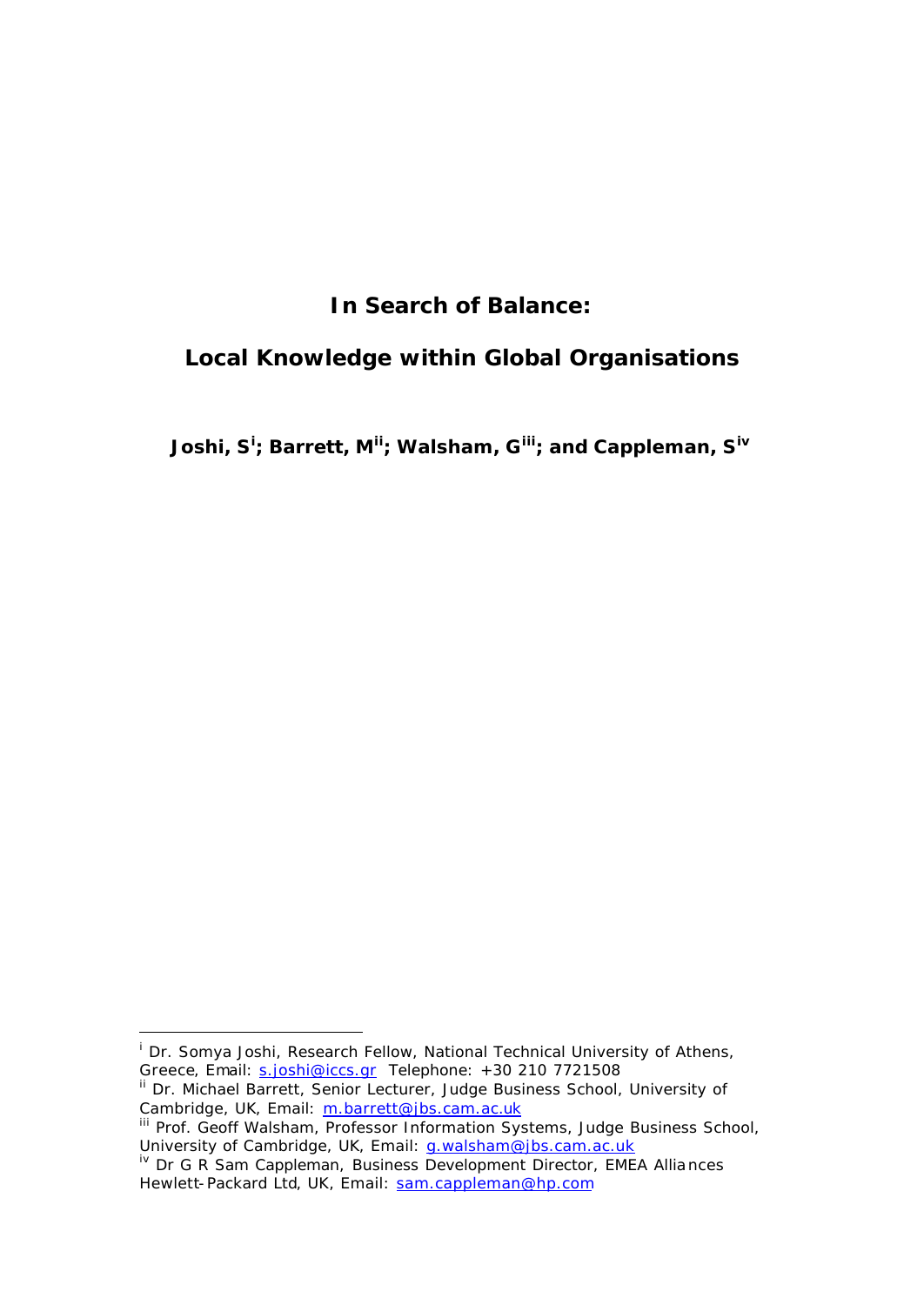#### **In Search of Balance: Local Knowledge within Global Organisations**

#### **Abstract**

This paper analyses the global-local tensions that emerge within the context of *knowledge communities in global organisations. Our research findings provide key insights into why global organisations find it challenging to address these tensions and suggest what may be done to overcome them. In particular we pay close attention to the cultural and technical tools that play a critical role in supporting global knowledge communities. The rationale behind this particular course of enquiry is to problematise the 'one-size-fits-all' perspective on organisation-wide implementation of knowledge-sharing initiatives. We situate this within the context of an interpretive cross-case analysis of three diverse global organisations, each with its own integrated information system in place. The contributions emerging from this paper are two-fold. The first refers to our theoretical lens, which brings together the literatures on activity theory and tacit knowing, thus providing a unique analytic tool that addresses both the mediation of and motivation behind knowledge-sharing activity. The second contribution provides insight into the resistance associated with the imbalance between global and local priorities in global organisations.* 

**Keywords**: Knowledge, knowing, community, activity theory, tacit knowledge, information & communication technologies, local – global, mediation, culture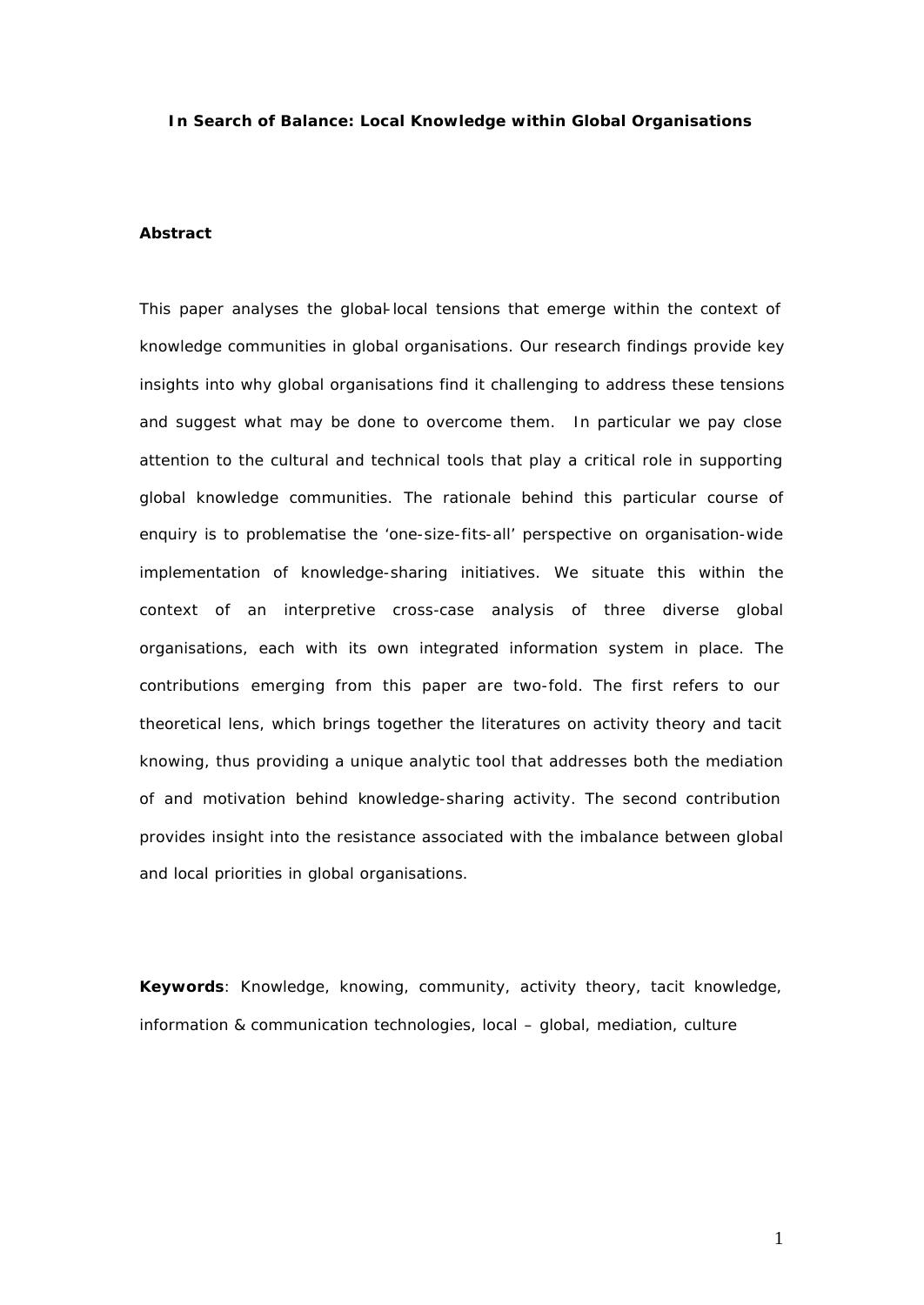#### **1. Introduction**

Global organisations today face an inherent dilemma between distance and closeness with their stakeholders, as they witness an increase in the geographic reach of their operations. While there is the desire to retain the traditional economy of scale based on extensive routinisation and standardisation, in order to present a reasonably coherent and uniform face or identity (Leidner 1993; Ger 1999), there exists the ever-increasing pressure from local partners to pay closer attention to contextual details and to support different, often conflicting needs. This is captured by the frequently used adage, 'Think *global*, act *local'*. The dilemma thus is one of balancing the complexities that go with the territory of global organisations, working towards a certain degree of consistency and coherence in operations. While the literature on global information systems and infrastructures has sought to address this complexity, it still remains in many ways limited in terms of the extent of contextual diversity it ends up capturing (see Pan and Leidner, 2003). In this paper we seek to address this complexity by critically examining three unique cases that provide services across distributed global sites. More specifically we examine the role played by mediating tools (both cultural and technical) in facilitating flows of knowledge. Our focus lies on the processes wherein tensions between the global and local are resolved.

Associated with this, and central from the point of view of our research, is the emphasis placed in current literature on the need for adaptation of information systems to local contextual demands. Typically this is discussed with reference to the heterogeneity of information systems and the subsequent need to adapt to local needs (Davenport, 1998; Ciborra 1994; Kyng & Mathiassen, 1997); the inscription of interests into artefacts (Sahay, 1998; Bloomfield et al., 1997); and local resistance to top-down initiatives (Ciborra, 1994, 2000). Not surprisingly then, it has almost become a truism to underscore that design and management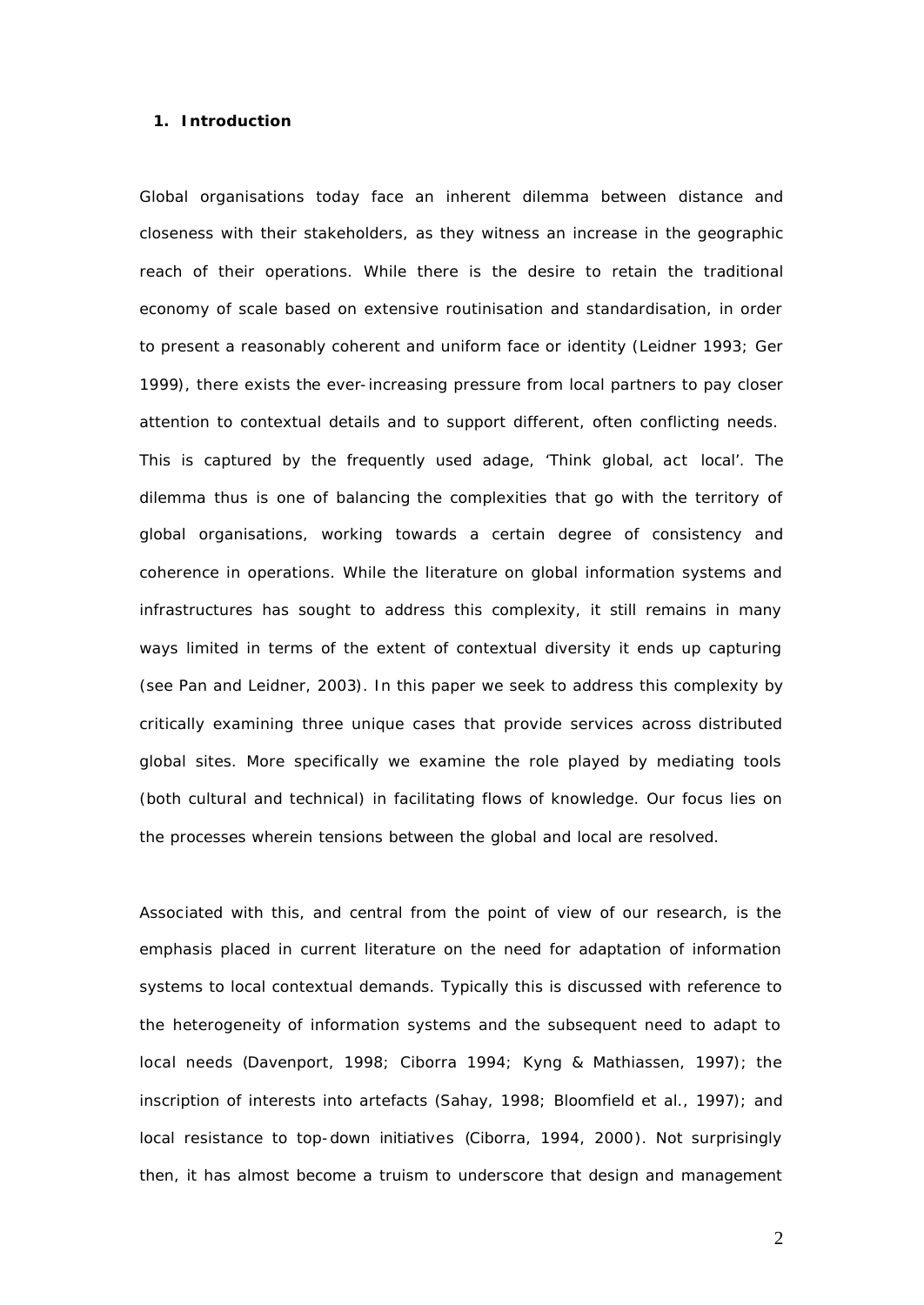of this patchwork of interconnected information systems found in many organisations are deeply embedded in social, political and strategic issues. Our intention here is to go beyond this acknowledgement of the situated nature of information systems and the dichotomy of global-local narratives, which is indeed relevant in terms of design and implementation of large scale information systems . We venture further into asking how a 'pragmatic balance' (Rolland and Monteiro, 2002) can be reached between the uniqueness of local context and the implied uniformity of globally applicable 'solutions'.

In order to carry out this research enquiry, we draw upon material from three case studies of global organisations, each with their own distinct information system in place. The first case is that of a public health sector organisation, which we call the Global Development Agency (GDA). Aspects of the information architecture it has in place for sharing and building knowledge communities are the focus of our analysis. The second case is that of a leading pharmaceutical company working within the private sector, which we refer to as GlobalPharma (GP). The use of an integrated information system to provide its communicators worldwide with the opportunity to share knowledge through a standardised interface forms our primary focus. The third and final case study we examine is that of a not-for-profit organisation working within the context of open source certification, which we will refer to in this paper as LinuxCert (LC). We focus here on the electronic mailing lists used by LC for both internal communications and product development.

In order to interrogate our findings from the above case studies, along the thematic strains of global organisational activity and knowledge sharing, we employ the analytical lens of activity theory. However, we complement our understanding of the motivations and personal interpretations that underlie activity systems by drawing on the literature of tacit knowing and knowledge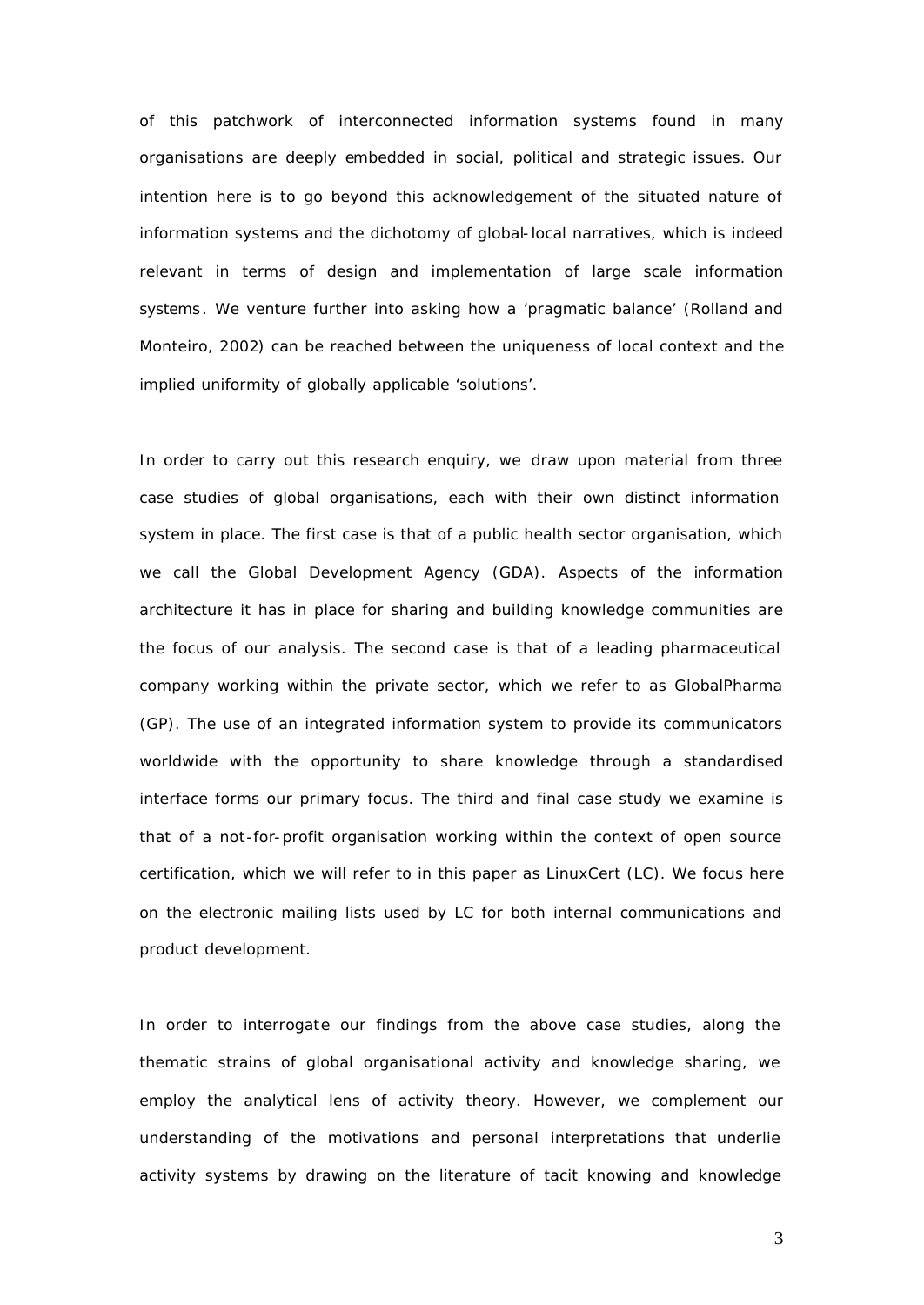management. The paper begins with a theoretical discussion on the key themes we seek to examine with regard to knowledge flows and global organisations. We next provide a brief outline of our case context and a description of methodology, before we move on to the analysis of our research findings. We conclude by drawing some implications for theory and practice, and some conclusions on the contribution of our research.

#### **2. Theoretical Framework**

The overlapping frames of activity and knowledge shed light on three distinct areas of enquiry that we consider to be significant within this paper. First, they both tease out the tensions between the individual and the collective unit of analysis. Second, they both demonstrate the importance of context sensitivity and the subjective nature of knowledge creation and sharing. Third, they illuminate the mediating role played by cultural (e.g. language, local workenvironments) and technical (e.g. information systems) tools that form the central focus of these theories. In addition to these similarities, the two theoretical frames are bridged by the focal point of attention being on individual motivations and intentions that underpin collective activity systems and their outcomes.

#### **i.** A Review of Activity Theory

Broadly defined, activity theory is a philosophical framework for studying different forms of human praxis as developmental processes, with both individual and social levels interlinked at the same time. It incorporates different psychological, educational, cultural and developmental approaches on human activity, based on Vygotsky (1978), Leontiev (1978) and more recently Engeström's (1987; 1990; 1999) theoretical contributions. It offers a unique conceptual frame to examine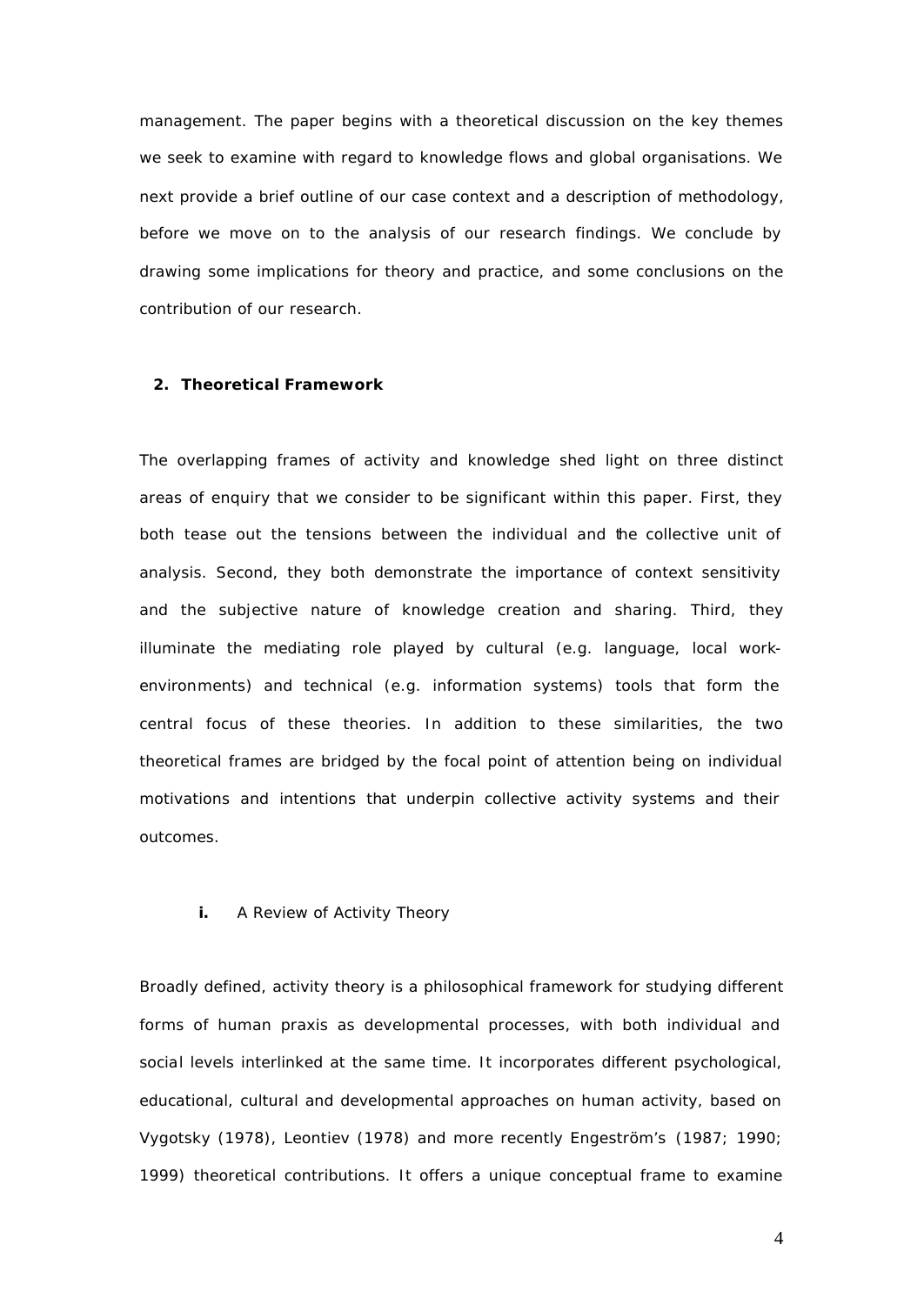how cultural and technical tools mediate the relationship between human agents and their objectives, within a given environment. Figure 1 shows the interrelation of the nodes of this framework in Engeström's classic diagram:



**Figure 1: The Activity Model, Engeström (1987, p.78)**

At the apex of the model lies the mediating tool itself (instrument) which is situated between the group undertaking the activity (subject) and their desired goals and motivations (object). While the constraints and access points (rules) determine the interactions between the subject group and the stakeholders (community), the hierarchies of power and expertise within an organisation (division of labour) mediate between the stakeholder communities and the overarching outcomes of the activity.

What makes the activity framework of particular relevance to this research paper is that it allows us to theorise the complexity of social networks and personal identifications. It presents us with a set of new possibilities when analysing the spatially dislocated nature of community and the identifications built around the supposed commonality in experience and practice. This is of particular interest to us as we consider the context of 'knowledge communities' within global organisations. Offering us an invaluable insight into the overlapping domains of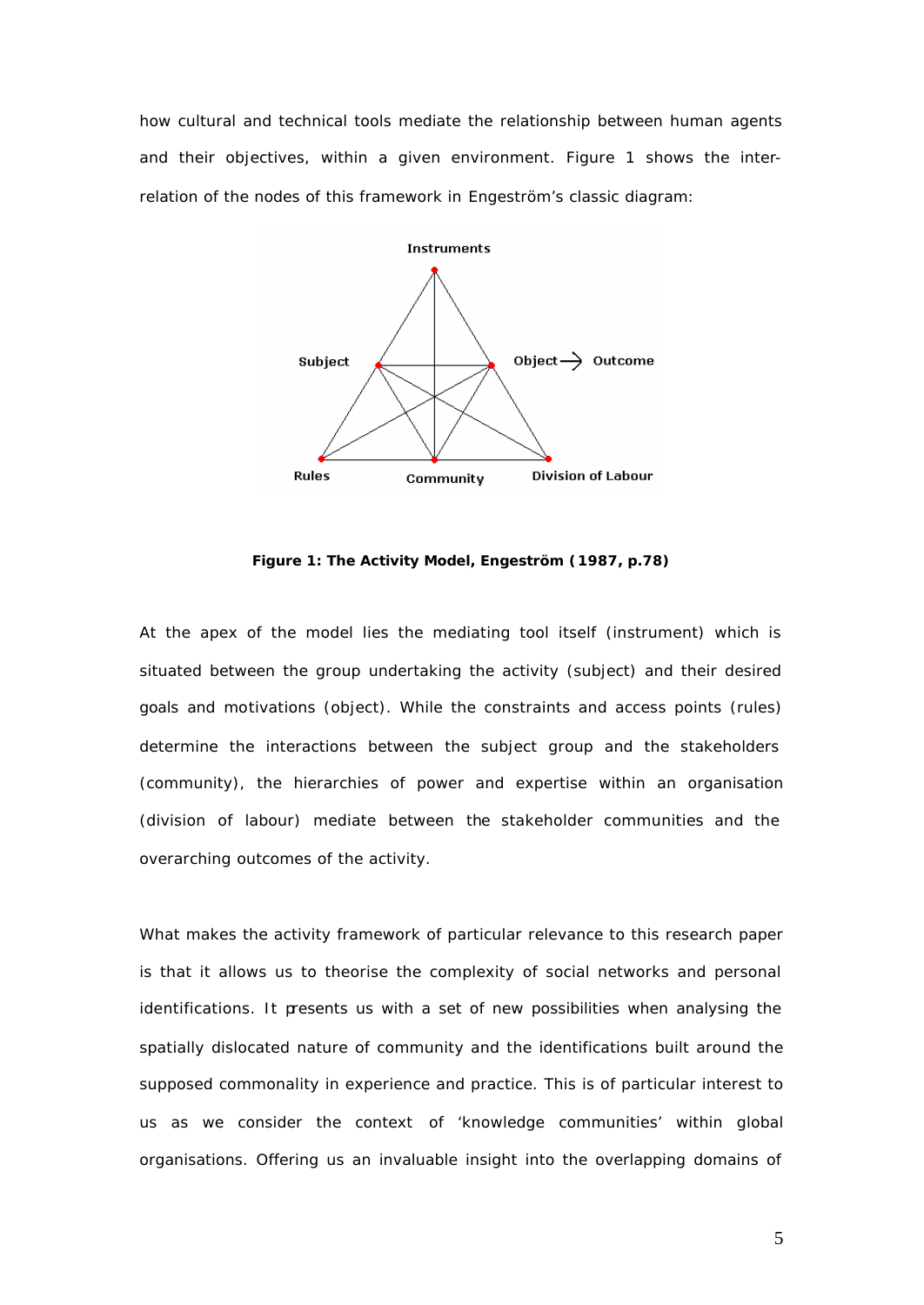knowledge and activity here is Nardi (1996). She identifies the basic tenet of activity theory to be individual perception, stressing on individual (knowledge) representations as the fundamental locus of study.

Having moved from its original application context (i.e. cognitive psychology), to the highly distributed work context of present day global organisations, activity theory faces the daunting task of responding to cultural heterogeneity and the complexity of individual perspectives in the work place. Engeström (1999) rightly identifies the need to address the multiple perspectives of participants in a way that allows for distinctions between types of shared and non-shared inputs to activity. To evaluate this in a practical context we examine three diverse global organisations as our case studies, demonstrating the heterogeneity in interpretation of objectives and outcomes, as well as the competing and often conflicting stakeholder interests, all of which are impacted by a range of cultural factors (both organisational and country-specific). The four key characteristics of activity theory that emerge as particularly relevant from the point of view of our study are therefore:

- Activity always takes place within a *context*, thereby providing an intermediate concept between individual and collective networks;
- Activity is *mediated* by tools or artefacts*,* both external and internal (tacit);
- Activity is directed towards a material or conceptual goal (object), underlying which are the *motives* or *intentions* of those that undertake the activity
- Activity outcomes are further influenced by *rules* and *divisions of labour, hierarchies* of expertise and power.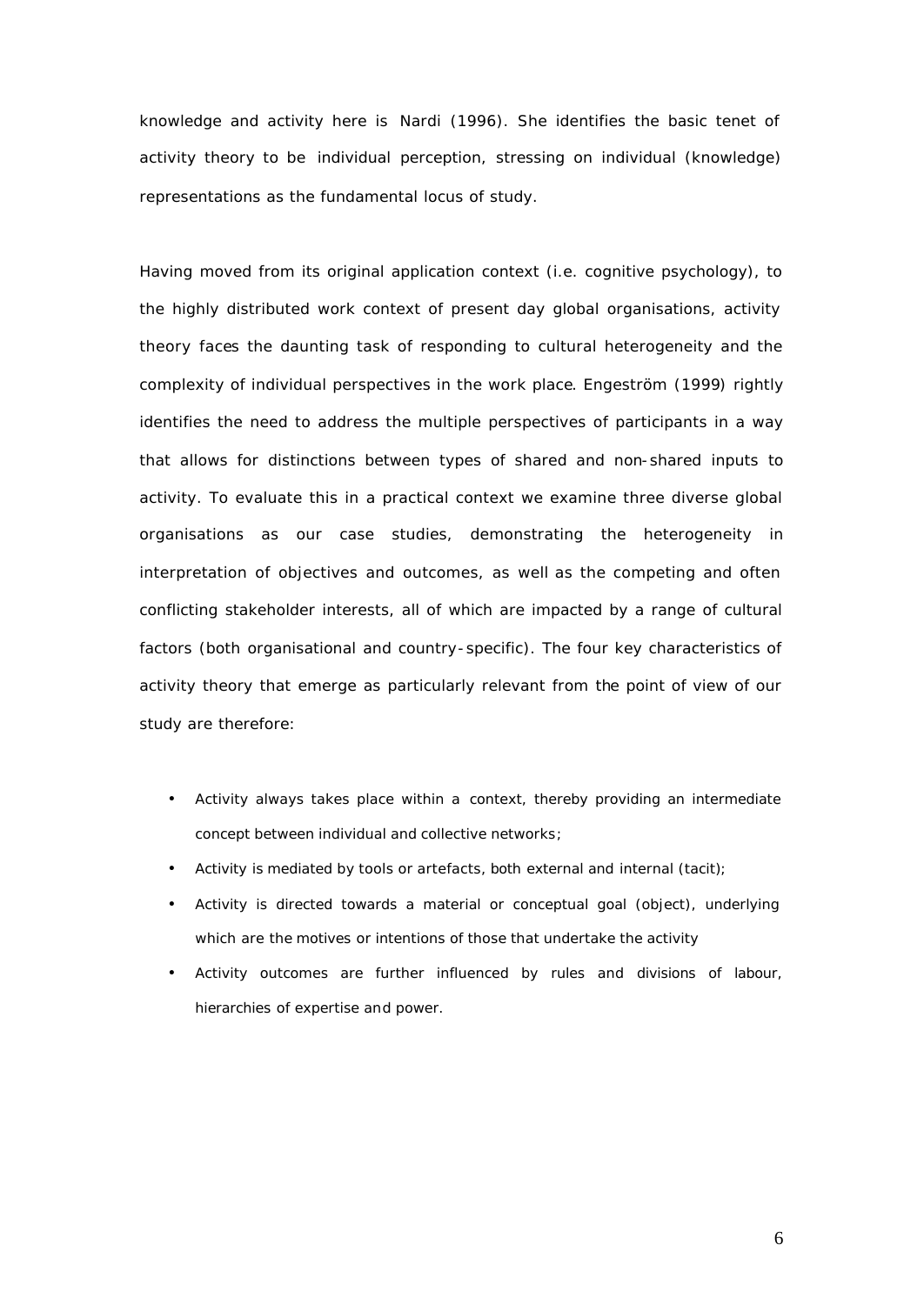#### **ii.** Tacit Knowledge

We complement activity theory with the literature on tacit knowledge to allow us to analyse both cultural diversity, as well as to identify the tensions between individual and collective units of analysis. Several views of knowledge have been explored in the knowledge management literature, often in terms of polarities, such as the distinction between individual and collective knowledge (Spender, 1996), and between tacit and explicit knowledge (Nonaka and Takeuchi, 1995). Polanyi (1969, p.195) offered a view which was much less polar, suggesting that there could be no objective, explicit knowledge independent of an individual's tacit *knowing*. He states that the idea of strictly explicit knowledge is selfcontradictory and in effect meaningless.

An increasing focus on codified and explicit knowledge has led to the widely misunderstood view that tacit knowing can in some way be captured, translated, or converted through the facilitation offered by collaborative work technologies. We are in strong disagreement with this position (as is Tsoukas 2003) and believe that the tacit element of knowledge is inseparable from (and not in opposition to) explicit knowledge. In other words, individuals themselves are knowledgeable, but their tacit knowing cannot be neatly 'captured', or 'transferred' as explicit knowledge in any strict sense. This is absolutely fundamental for those seeking to design and deploy knowledge management solutions and knowledge elicitation practices within organisations. Polanyi instead draws our attention to the processes of *knowing* (the action of acquiring and using knowledge), which offers us a bridge between the activity and knowledge frames. Orlikowski (2002) adds to this discussion by highlighting the relationship between diverse contexts and the processes of knowing: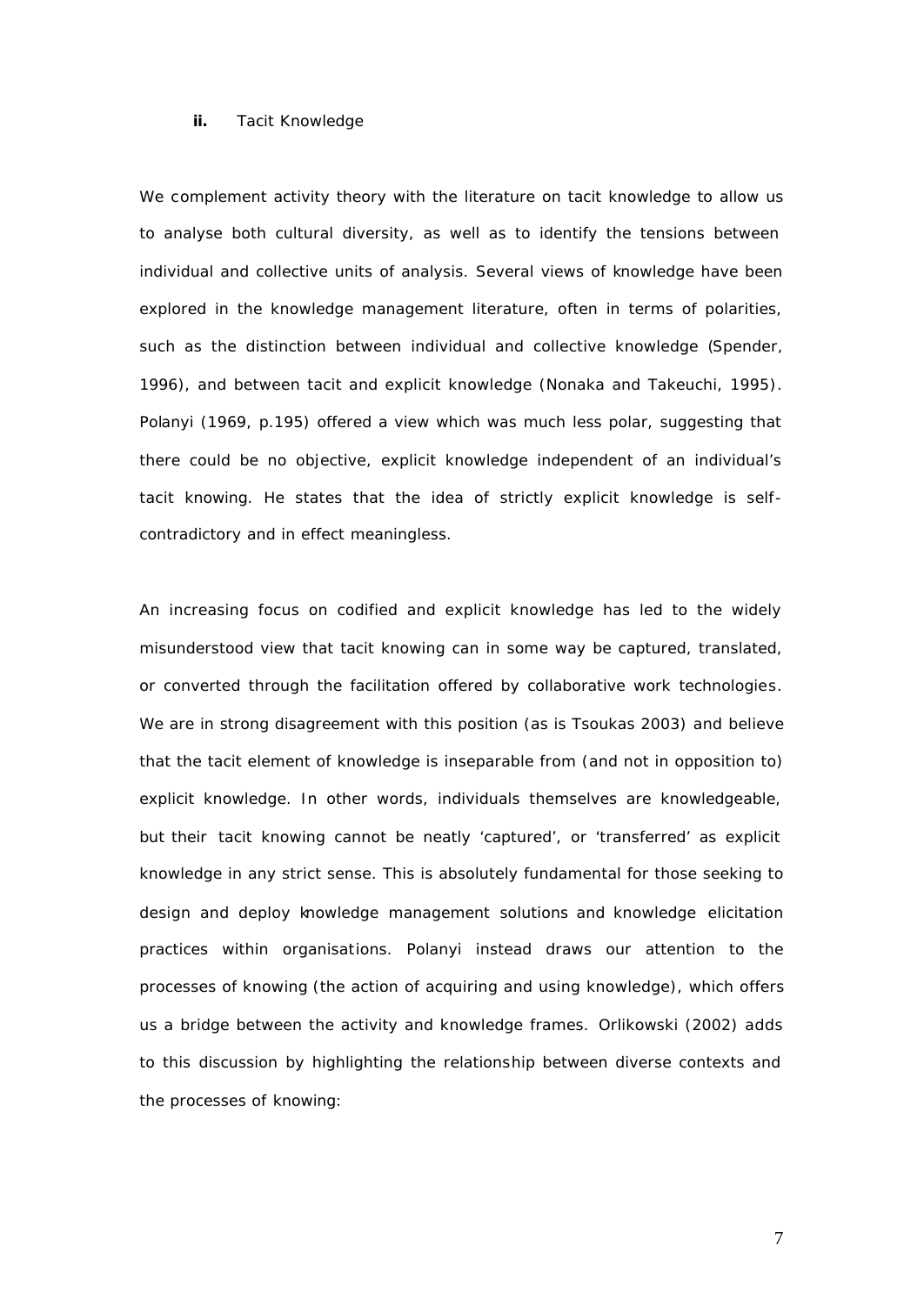*"As people continually reconstitute their knowing over time and across contexts, they also modify their knowing as they change their practices." (P. 253)*

The key elements from the discussion above, which need to be considered in the analysis that follows, are:

- *The bridge of knowing –* The concept of *knowing* offers us an invaluable link between knowledge and activity frames; an intermediate concept avoiding the polarising of knowledge
- *Individual perception –* The focal point of analysis remains at the level of individual knowledge representations
- *Cultural sensitivity –* The tacit elements that underpin cultural and contextual knowledge need to be accounted for.

#### **3. Case Outline**

Before we begin our analysis in light of the thematic strains outlined above, we provide a brief description of our case contexts, along with their integrated technical and cultural tools for mediation, to serve as a contextual background for our detailed discussion on the overlapping frames of activity and knowledge.

**i.** Global Development Agency (GDA)

The GDA is, as the name suggests, a global organisation, whose mandate is developing health services and infrastructures across regional and country sites. It is structured with their headquarters in a European country, regional offices in the main regions of the world such as Africa, Asia and Latin America, and country offices in most countries of the world. As with most organizations in the contemporary world, the GDA is in a state of flux, trying hard to respond to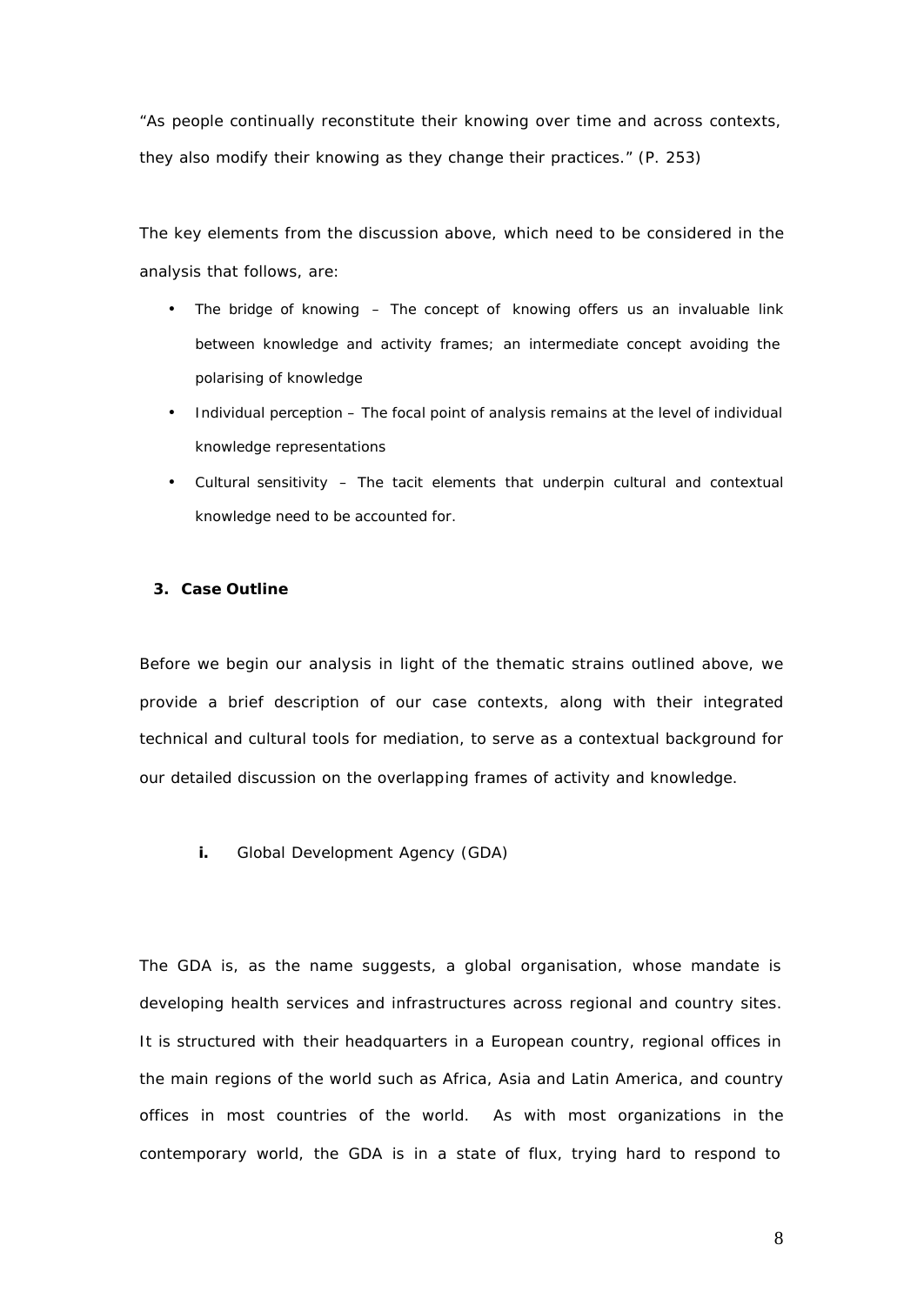changing circumstances and pressures. In particular, with respect to the work of country offices, a widespread view at the time of the research was that more effort needed to be directed to this level. It was felt that interventions were needed in the area of knowledge management, and the role of ICTs was also under scrutiny. This made the case ideal from our point of view, as it afforded us an understanding of both knowledge management initiatives, geared towards 'knowledge-sharing', as well as on the role played by technical tools in mediating this activity.

With regard to the technical tools of mediation, we focus on a particular information system within GDA, called NetWork, which was connected to all the above change initiatives. The aim of the system was to support improved communication and knowledge sharing between the heads of the country offices by providing them with a tailored intranet application for the exchange of personal views, questions and answers, and relevant documents. The application was developed centrally and rolled out across the country offices. Despite a successful technical implementation, the system was little used. In early 2003 all headquarters technical programmes were allocated a 'virtual room' in NetWork, related to their area of work. Access to NetWork was limited to GDA country representatives and local officers, regional programme managers, focal points in technical programmes, and GDA staff in headquarters. Guidelines were prepared on which information to display. By November 2003 seven of 29 technical programmes had placed satisfactory materials in their virtual work space. Actual use of NetWork remained less than expected. This was largely attributed to the lack of satisfactory internet connectivity and IT support in many of the country offices. We examine in more detail, in the later analysis section of this paper, the reasons for the low adoption rate of NetWork, when seen through our theoretical lens of activity systems and tacit knowing, and question whether the above assumptions regarding underutilisation were correct.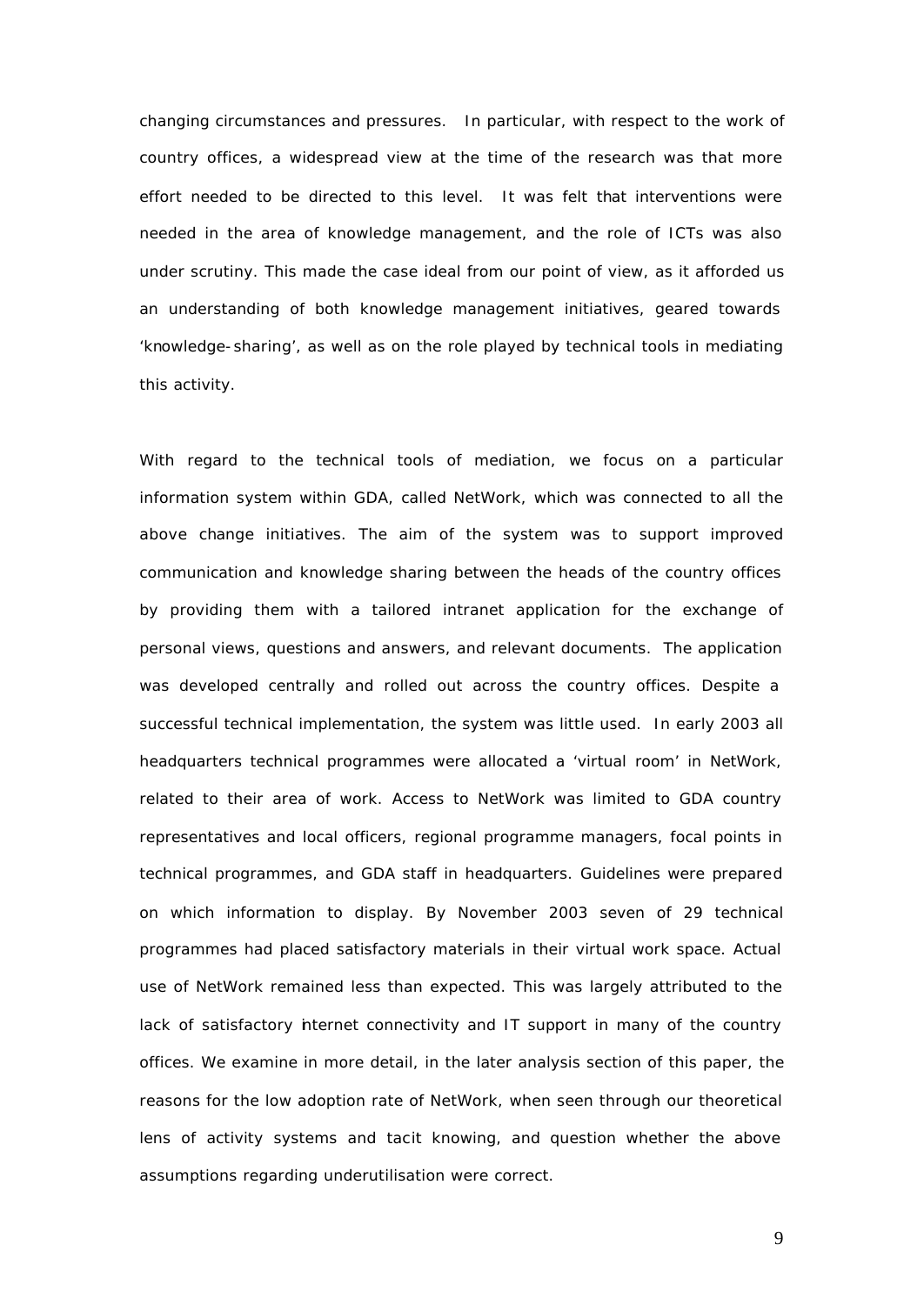#### **ii.** GlobalPharma (GP)

In addition to being a world leader in the discovery, development, manufacture, and marketing of prescription medicine, GP's core business interest lies in pharmaceuticals, consumer health, and generics. With a heavy investment in Research & Development, GP also contributes as an organization to the areas of corporate responsibility and investor relationships. With such a large mandate it faces the challenge of maintaining uniformity in how its product line is represented in media across diverse local sites. Thus, not surprisingly, the global communications team within GP plays a critical role in ensuring that a certain standard of information delivery is met in terms of consistent media relations across the globe. This global communicators group within GP forms the focus of our case study; in particular we examine the design and use of the information system NX across this group. Globally, the communicators group has three subgroupings, which are global, regional and divisional media (the latter referring to the divisions relating to specific health areas, such as vision, infant-care, neuroscience and so on).

GP was of particular interest to our research project, as it not only highlighted the private sector commercial interests of a leading global organisation, but also showcased the inherent tensions with regard to a call for more fluid knowledge flows, while retaining a traditional, structured and hierarchical frame of activity.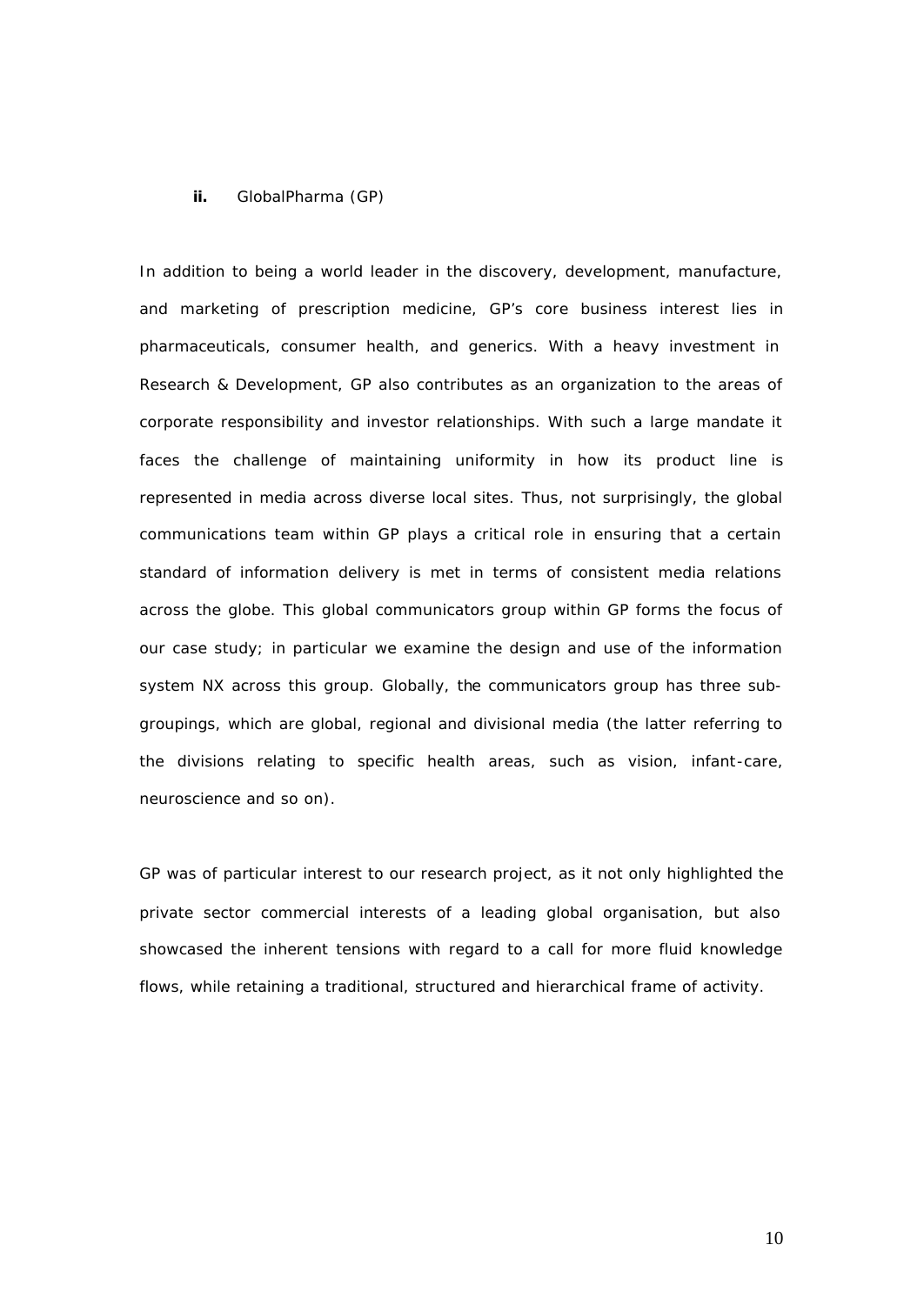#### **iii.** LinuxCert (LC)

LinuxCert (LC) is a not for profit organisation serving the community of open source software users, vendors and developers, in the interest of increasing and supporting professional use of such software throughout the world. It is essentially involved in the building and sustaining of standards for the global open source community through its examinations and certification programmes. What sets LC aside from the rest of the Linux certification programmes in the market is that LC is completely vendor independent and distribution neutral. It works with a large list of companies which acts as a virtual community representing the IT industry, and the exams themselves have been developed specifically to test competence across all Linux platforms.

A relatively young company (set up in 1999) LC was built around three core ideals:

- i. Community defined standard participative processes in exam development allow for a representational standard that is in the interest of the end users;
- ii. Peer-reviewed sensibility the exams are passed through a high level of scrutiny by experts before being released, thereby contributing to the professional status associated with the end product;
- iii. Separation of training and testing  $-$  LC doesn't provide any training; its mandate is to solely provide the exams, thereby avoiding lock-ins and maintaining high standards.

With its headquarters in North America, the organisation found itself with affiliates in as diverse a range of countries as India, Brazil, Jamaica, Venezuela, Japan, China, Taiwan, Singapore, Thailand, South Africa, Australia, Germany, Bulgaria, UK and Francophone nations (e.g. Senegal, Mali, Morocco and France).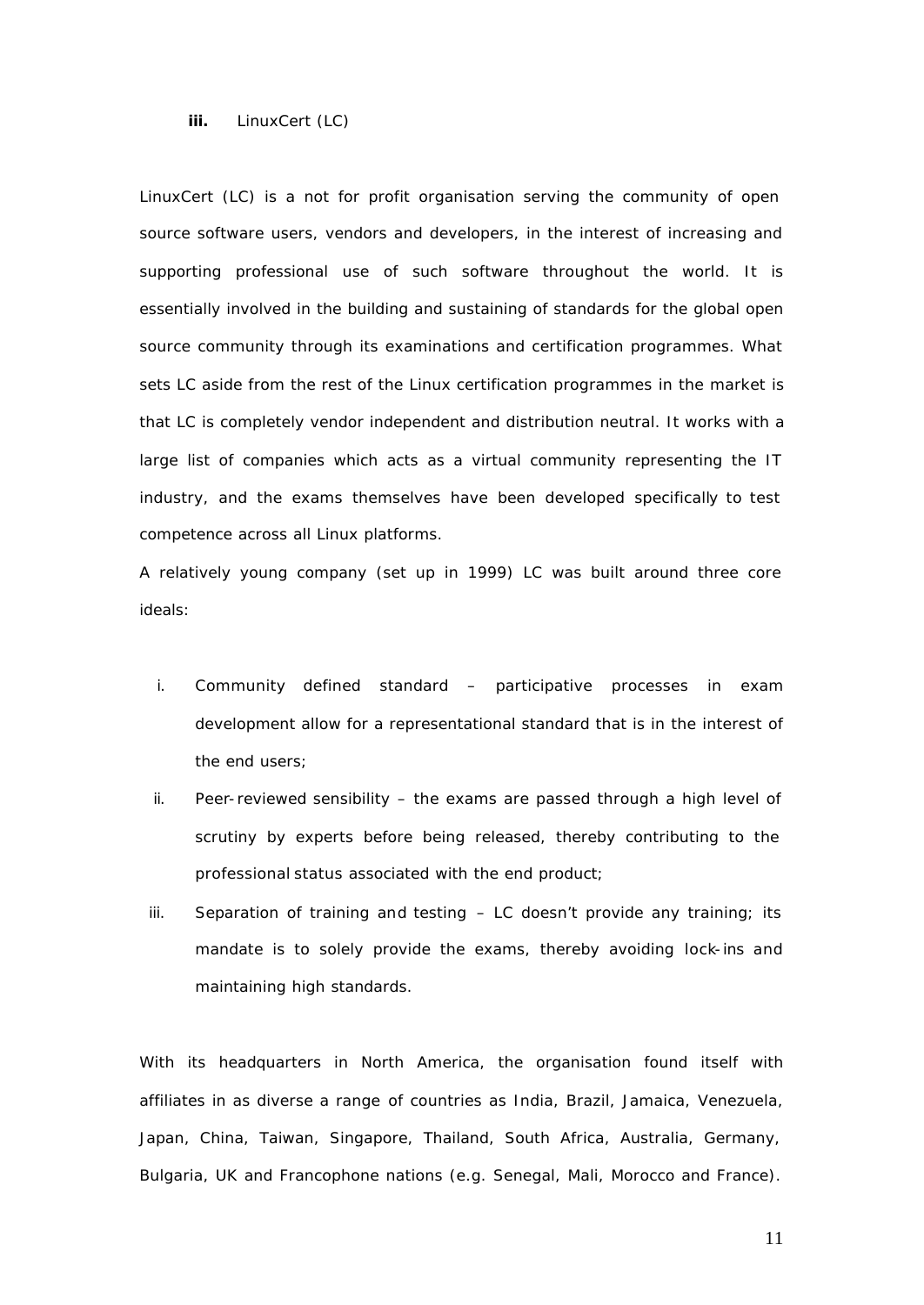These affiliates have the responsibility to proctor local exams, market LC as a brand, conduct exam-writing workshops and labs, as well as liaise with HQ regarding issues such as translation and customisation of the (exam) product. The richness and diversity captured within this case study is reflected in the myriad tools, both cultural and technical that are employed for mediation. In particular, we focussed on the electronic mailing lists (EML) used by LC for both internal communications and product development. This integrated information and communication medium was designed in order to facilitate community based negotiations and for sharing stocks of knowledge and expertise.

#### **4. Methodology**

Our research can broadly be described as interpretive in style (Walsham 1993), with much emphasis being given to accessing the interpretations of people in the field situations through in-depth interviews. The field research for the three cases took place over a two-year period from 2003 to 2005. During this time, we interviewed people at all levels of the organisational hierarchy, including senior management at the headquarters, executives at the region and country level, down to lower level staff officers in the various affiliate locations. Most of the interviews were tape-recorded and transcribed, while others were recorded by taking extensive field notes, when it was felt that some respondents would be more likely to be open in their opinions if the interviews were not taped. Below in table 1, we provide a summary of the formal interviews conducted: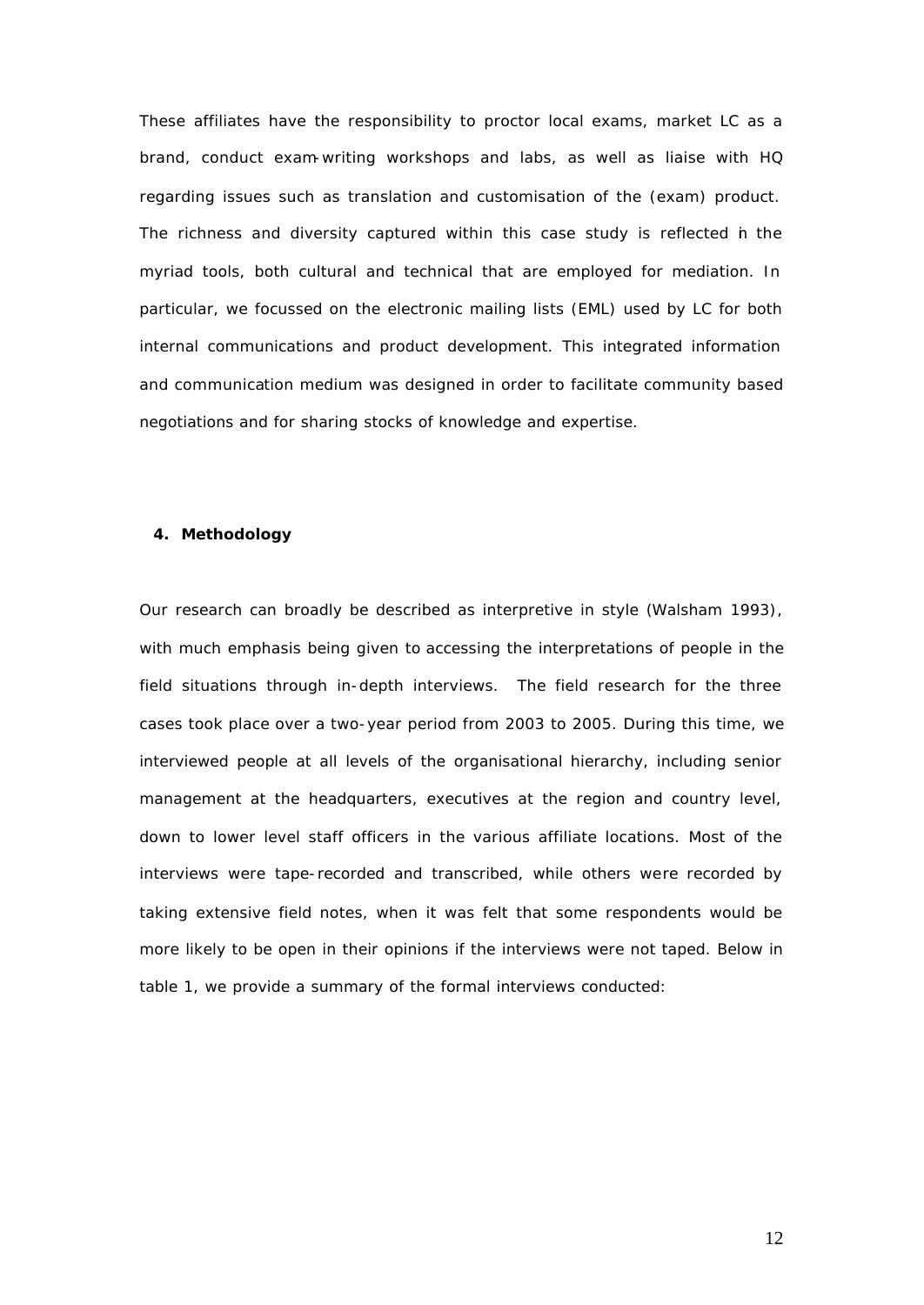| Level/Case          | <b>GDA</b> | <b>GP</b> | LC | <b>Role of Contacts</b>                            |
|---------------------|------------|-----------|----|----------------------------------------------------|
|                     |            |           |    |                                                    |
| <b>Headquarters</b> | 18         | 12        | 10 | Heads of departments, senior officials, staff      |
|                     |            |           |    | officers, IT staff                                 |
| Regional            | 5          |           | 2  | Heads of section, project managers, staff officers |
| Country             | 21         | 12        | 15 | Heads of country offices, IT staff, library staff, |
|                     |            |           |    | staff of partner agencies/ affiliates              |

#### **Table 1: Summary of formal interviews conducted**

In addition to the above interviews, we had a wide range of additional contacts with staff of the three organisations. These included informal discussions with a number of staff members, during our visit to headquarters, for example at mealtimes. We also had audio-conferences with our primary contacts and colleagues at headquarters over the course of the research project, focused on discussing our research findings to date. The flow of communication in these audio-conferences was designed to be two-way. Hence we would report our findings and recommendations from our visits to country affiliate offices, while we would receive updates and relevant information keeping us abreast of the organisation's development and strategic intent.

In terms of analysis, this took place in an iterative way throughout the research. We generated sets of themes from each of the major field visits, and discussed these amongst members of our research team and, as noted above, at times with staff from the case studies as well. Outputs from our project, including this article, are an end product of a process of engagement between our field data and theoretical constructs.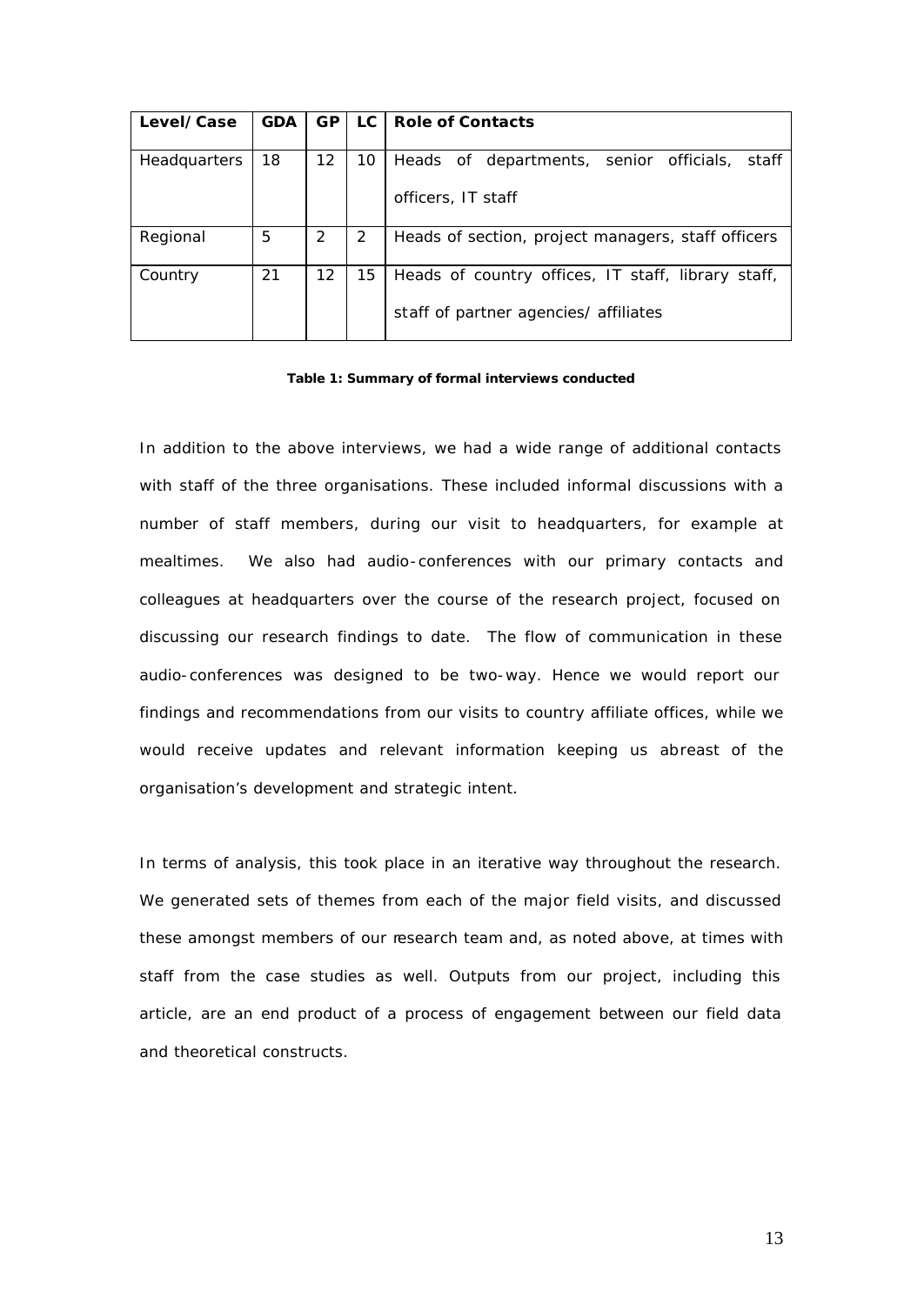#### **5. Analysis**

In this analysis section, we focus on three broad thematic streams running across our case studies:

- Community and Identity: cultural diversity in global organisations
- Objectives versus Outcomes: inherent tensions between intention and realised action
- System Imbalances: global-local priorities and the need for mediation

Given the broad terrain of our research enquiry, we have had to leave out many contextual details that were not immediately relevant to the remit of this paper.

i. Community and Identity: cultural diversity in global organisations

Identity is a crucial factor in influencing how globally dispersed organisations are able to find common meeting ground and motivations for collaborative work. We begin with the case of LC, where the global community was bound together by an over-arching ideological affiliation to open source knowledge networks. The affiliates in partner countries, as well as the core group of LC, held a strong commitment to Linux and software solutions that were not 'locked-in'. Often this shared identification was further reinforced by a rejection of proprietary alternatives in the software industry, and also by certification. This aspect of identity of the broader community was articulated at many levels within LC's internal communications.

Moreover, while a great portion of LC revenue, time and effort were dedicated towards exam development, it was the more intangible 'buy-in' and 'perceived credibility' from the Linux community, that emerged as a rallying point for the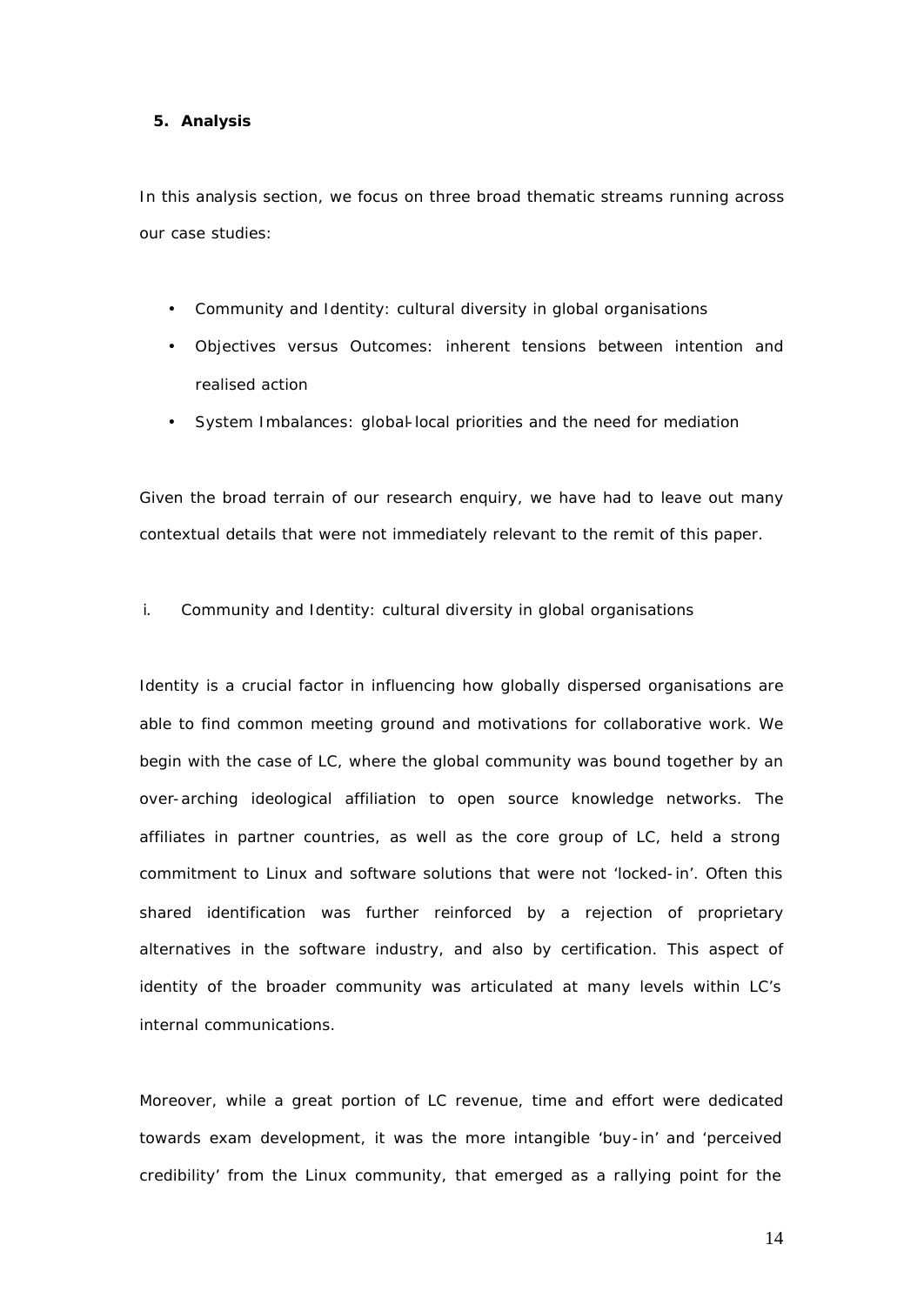group. A senior member of the LC core team identified the collective commitment LC felt:

*'… we are more committed to developing a community standard than selling a product.'*

By 'community standard' the interviewee above was referring to a shared understanding and a community-wide objective. In effect what LC was offering was a standard of 'professionalism' that would apply globally, a consistent outcome in activity theory terms. However, in setting this global standard, they encountered many forms of resistance from local sites in terms of the rules and division of labour within the organisational setting. For instance, the Japanese affiliate of LC had been credited with raising the bar of quality when it came to exam delivery and sustaining a local brand identity. Their local head of operations was also a member of the LC Board. However when LC opted for a rubber stamp for its logo in one of its certifications, rather than a separate printed item, LC Japan found this to be unprofessional and hence unacceptable. For countries such as China, Brazil, South Africa and India though, the rubber stamp meant lower prices and hence was seen as cost-effective. Thus it emerged that quality control came with a price, which not everyone could afford.

Thus the desired outcome of establishing a community standard emerged as variable, depending on local context. The management of skills and the meaning of 'professionalism' were open to interpretation across affiliates, thereby conflicting with LC headquarters motivation of creating a universally acceptable standard. Theoretically, this reflects our earlier critique regarding the lack of attention paid within the activity theory literature to cultural variations among groups, and points to the importance of the subjective aspect of tacit knowing and sharing.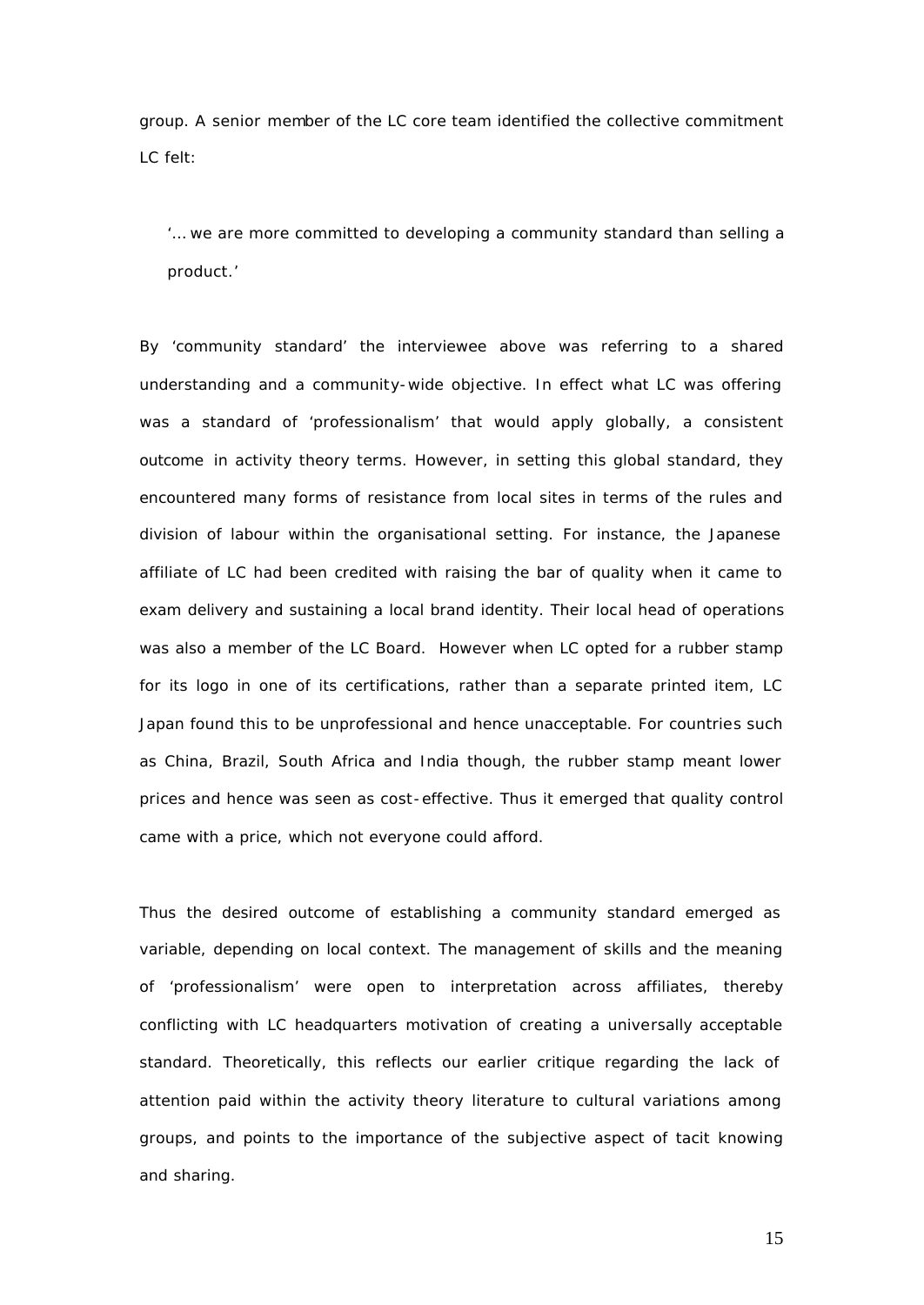A second example of the importance of local tacit knowing is provided by the Chinese chapter of LC in Beijing. In addition to the issue of exam costs (which were deemed unaffordable), language emerged as a critical factor, especially within communication on the electronic mailing lists (EML). The LC Chinese staff articulated their exclusion from key decision-making discussions and exam development sessions on the EML, which were conducted only in English, thereby adding to their feeling of alienation from their organisational 'community'.

In the case of GlobalPharma (GP) Japan, the community of stakeholders (communicators) used two mediating information tools in their day-to-day work activity. For communicating with HQ and within the organisation (globally) they engaged with the NX information system, and for their interactions with local media they engaged with an internal database, which was in the Japanese language. The justifications offered for this dual use were captured in the following statement by one of the communicators in the Japan office,

"*Because local journalists only use the Japanese language, to translate material constantly is a slow process. It is additional work. So for us, the Japanese database is consistent and relevant to our local needs as hardly anyone here communicates in English.*"

From the above statement, what emerges is a split in perception regarding the role of NX. While the subject group of designers and managers, based at HQ, felt NX to be a unifying tool which would mediate between communicators globally, the local context of Japan viewed it as 'an addition' to their existing information system. In terms of activity theory, what is demonstrated here is that the NX system was not only intended as a mediating tool, but also expected to challenge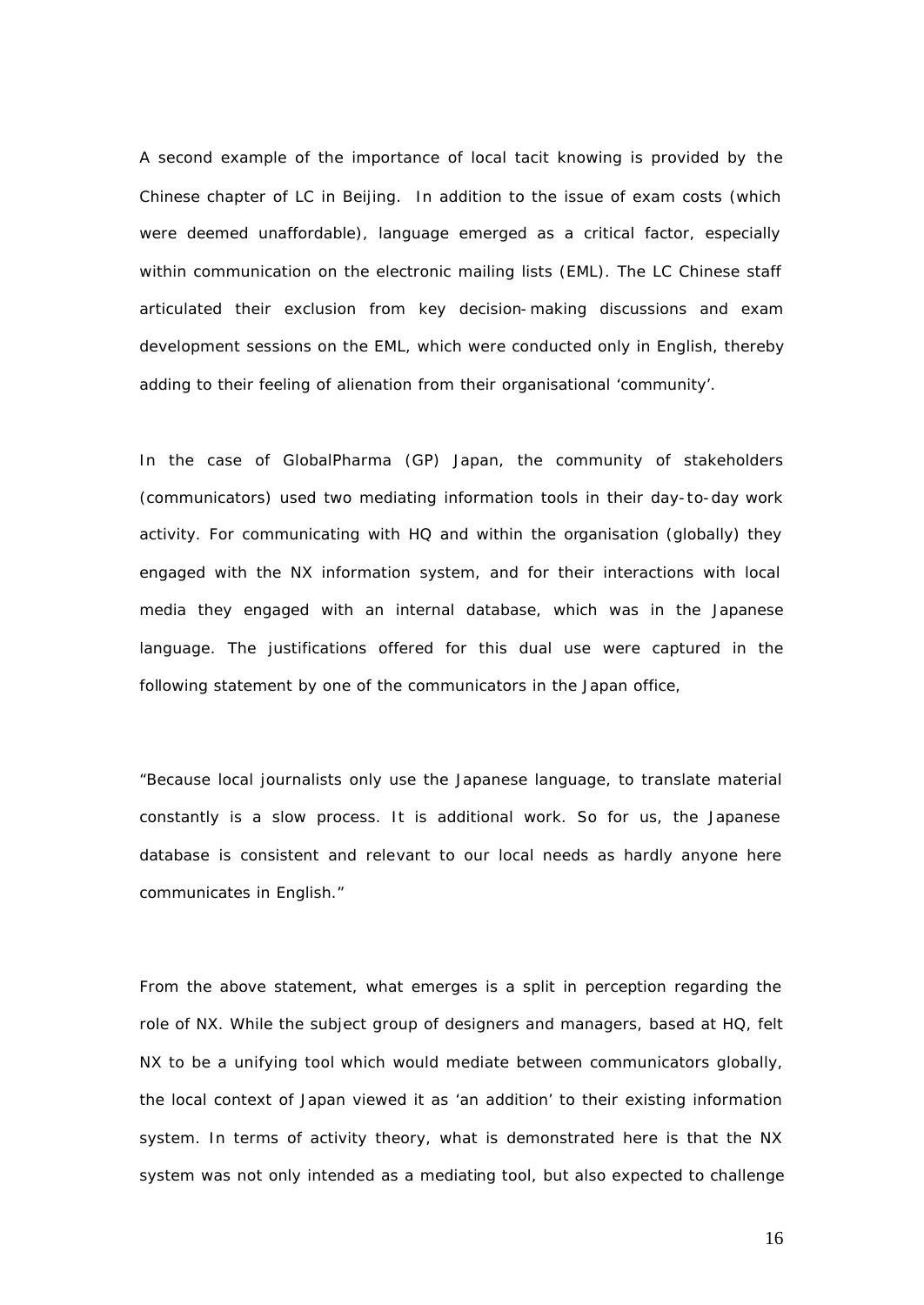many of the existing rules, hierarchies and stakeholder communities within the local branches of GP. The relevance and value of the mediating tool in this case were determined by cultural factors such as language and local media preferences. NX as a tool within this context presented us with a conflicting relationship between the local and global community, as it digressed from the overall desired outcome of consistent knowledge sharing practices.

The Jamaican chapter of LC painted a more optimistic picture of the partnership between global and local, where the global brand of LC was seen as providing legitimacy and credibility to local initiatives in open source. The affiliate members here saw themselves as 'partners' and were positive about the autonomy they enjoyed. A large part of this was attributed to the fact that the local affiliate had managed to secure substantial funding from a UN-based development organisation, thanks to the help from the LC core group. LC Jamaica suggested the idea of forming regional affiliates to build on this success. In direct contrast with the Japanese and Chinese view, which believed national distinctions should be respected and maintained, was the position of the Jamaican LC affiliate. A senior member at the local Jamaican office explained why:

*"Every region within the world has some sort of glue that holds them together. Ours is culture."* 

The above sentiment is of key significance as it demonstrates how culture here is perceived as a key variable in the successful integration of a global organisational initiative within a local context.

Key factors emerging from the above discussion are: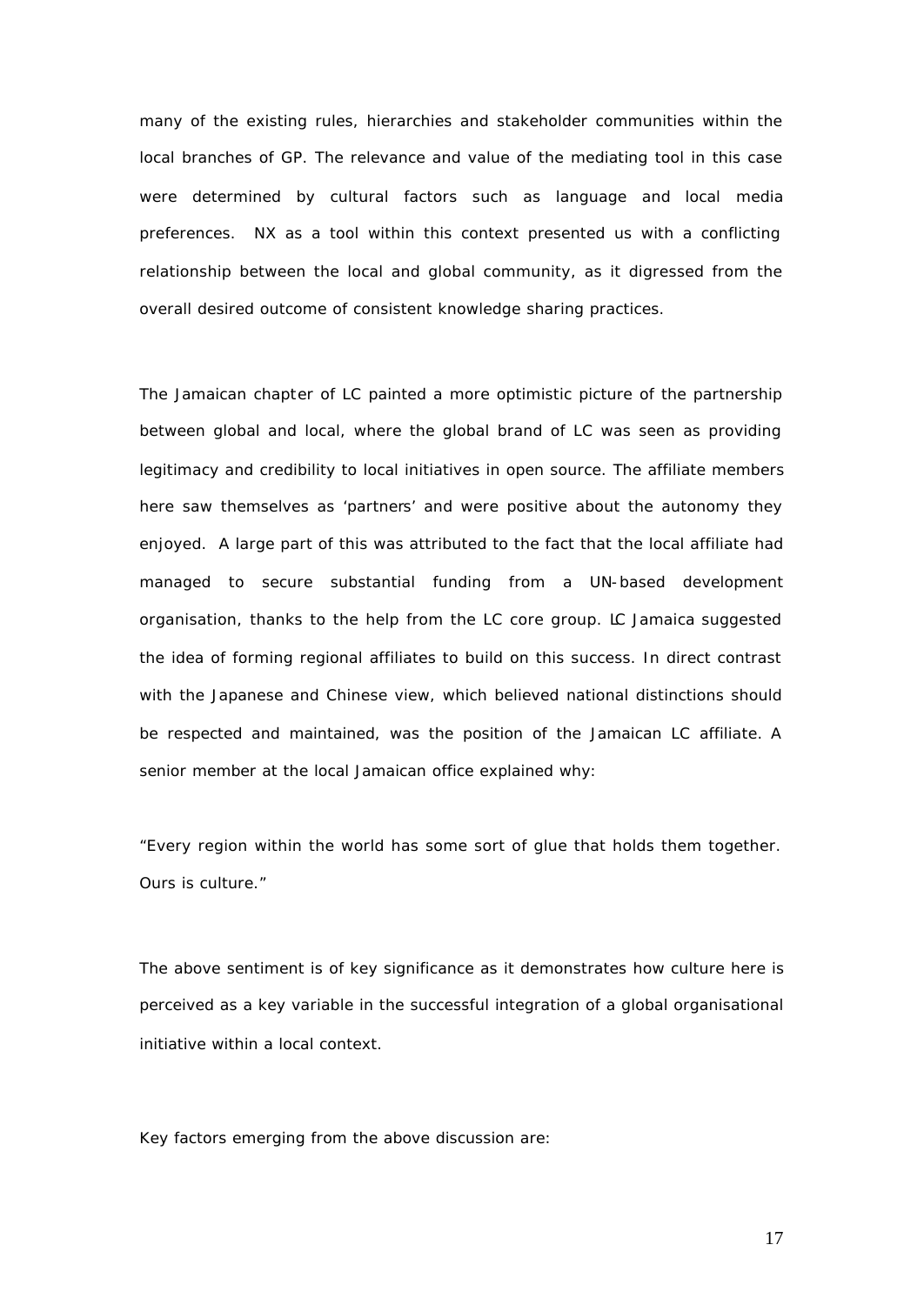- Although explicitly similar, there can be significant differences in the underlying motivations for knowledge sharing as local cultural variations emerge when global standards apply across diverse sites
- Explicit and overt attention needs to be paid to local knowledge, contextual details and diversity, to underline the importance of local input in order to avoid duplication of effort
- Resource allocation and knowledge based support for local initiatives reinforces the relationship between the subject group and the stakeholder community

#### ii. Objectives versus Outcomes: inherent tensions between intention and action

The motivation and individual interpretation of the objectives, as discussed within the activity theory and tacit knowledge literatures, varies within and across organisational groups. The case of GDA reflected this dynamic, in its information system (NetWork), which was based on a collaborative work package. The main objectives here, from the viewpoint of headquarters staff, were to establish, firstly, a mechanism for two way communications between country offices, regions and technical programmes and, secondly, between the GDA (country) representatives and other local officers. The sharing of knowledge resources was seen here as a key mechanism in building a community within GDA. However, it was the differences in access to the very tools of connectivity that played a critical role in the degree of realisation of this objective. As many of the GDA offices were situated in the 'developing world', where access to technical tools of mediation was limited, the adoption of this system suffered to a great degree. The local variations met with, in terms of internet connectivity, language accessibility, maintenance and skill support had a direct bearing on the global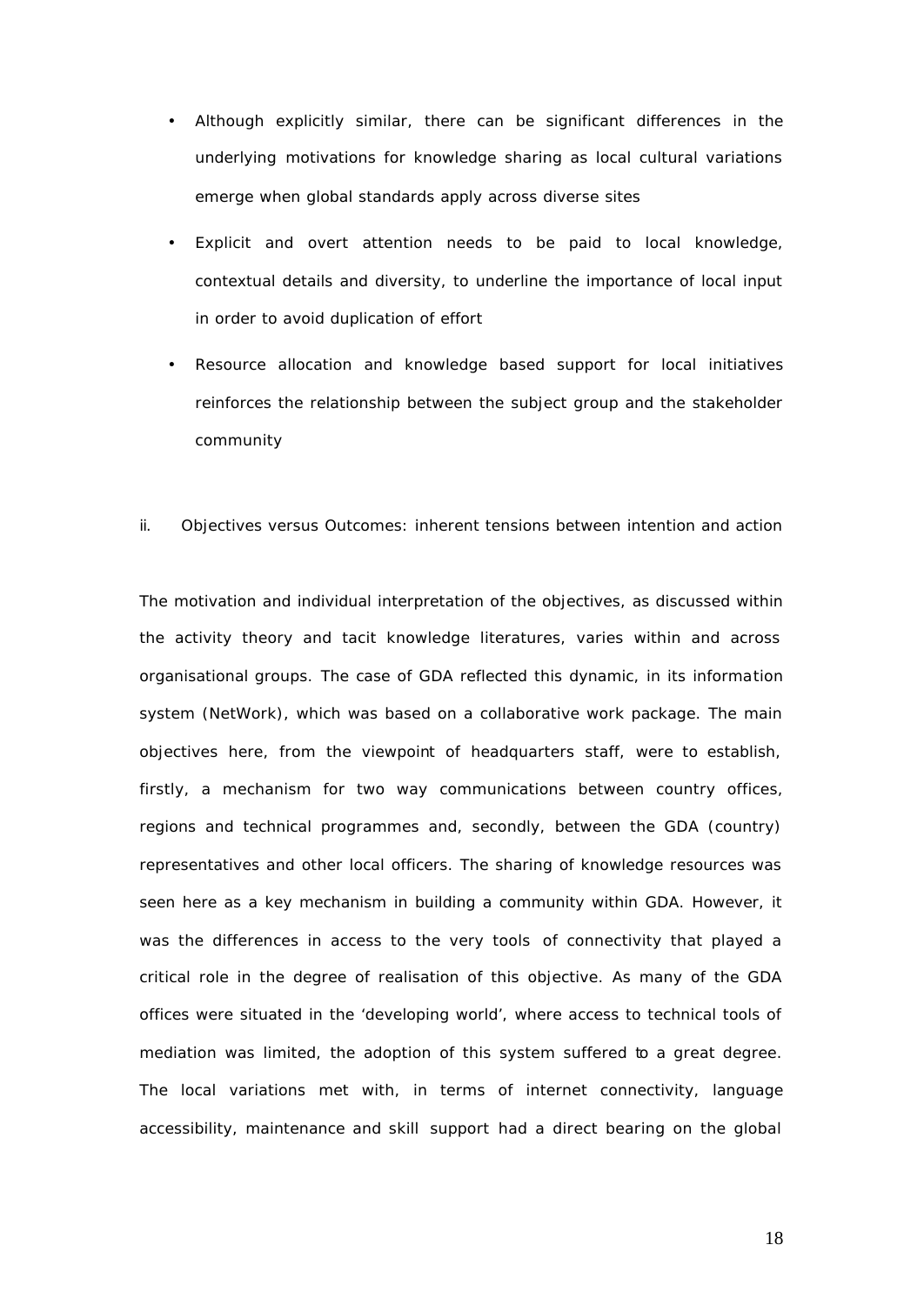headquarters' desired outcome of a collective communications system that would be uniform and built on shared knowledge resources.

There existed a tacit belief that better technical communications and a better network would help the 'One GDA' slogan to become more of a reality, subsequently enabling the whole organisation to focus clearly on country priorities rather than those proposed more independently from headquarters by the technical programmes. In addition, better communications, it was argued by the subject group, could strengthen the role of the country offices in relation to regions and headquarters, as well as empowering them in implementing organisational and managerial reforms. However, one year of experience showed that the use made of NetWork was slower than expected. An important explanation for this was that there was inadequate initial assessment of the communication and IT needs of local country representatives and their teams. Thus the assumption made here was that an information system, designed and deployed solely from GDA headquarters, would be adopted and used spontaneously by local officers and country representatives. This, it was presumed, would enable further growth in system usage, allowing for feed-back and modifications for further development. This assumption proved to be flawed. Despite the high priority given by GDA headquarters to improving global connectivity, many country offices still reported major difficulties with basic elements such as computer hardware, software, internet service providers, download times, paper supplies and printer ink refills. In addition, other local needs included IT training and orientation for staff and IT support from a trained national staff member.

Within the context of GlobalPharma, the individual-group dynamic played out in the rigidity of the rules that mediated its activity system. The rules of GP's information system, NX, required the communicators to input local media queries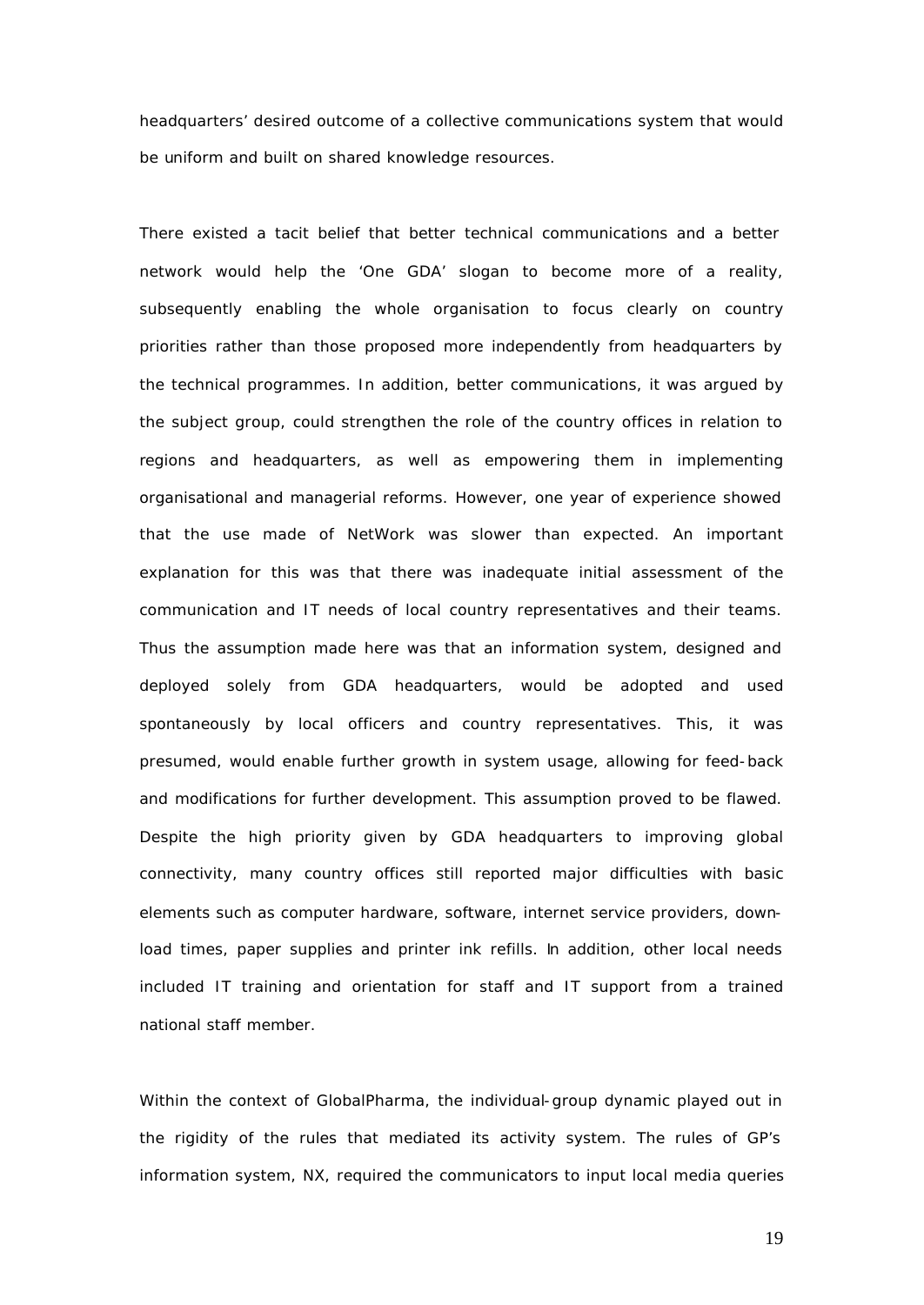into the system via a predetermined format. The three key constraints that we received from the local communicators in this regard were that this format did not allow them to present 'the local side of the picture', the technical system was too slow, and that the relevance of this input was not made clear by the subject group. In activity theory terms, while the subject was clear, the outcome was not, and the instruments of mediation were not widely accepted or flexible enough. The rules, community and division of labour within this case context also lacked clarity. As a result, not surprisingly, knowledge transfer was sub-optimal. A member of the NX communicators group articulated her concern regarding these constraints:

"*It would be very useful if HQ would give us some standards or guidelines as to*  what they're looking for. At the moment we're a bit lost as to the relevance of *this information to anyone.*"

What we have here then is a clear disconnect between the global headquarters of GP and its local country sites. The desired goal of providing a 'one-size-fits-all' solution towards knowledge sharing and global communications was challenged by the inflexibility of the rules and the inability of the system to adapt to local variations. This is ironic given that the rationale offered for NX was precisely that it would link diverse local sites through a common platform. The perceived status of 'global' offered by NX to GP's communicators was often expressed as its biggest selling point. Communicators within China, Brazil, India and Japan remarked often how it was a learning tool in the sense that it allowed them to compare their approaches with those at a global level and infer innovative ways of dealing with common problems locally. However, there existed certain barriers to engagement within this mediating system, such as the lack of flexibility (or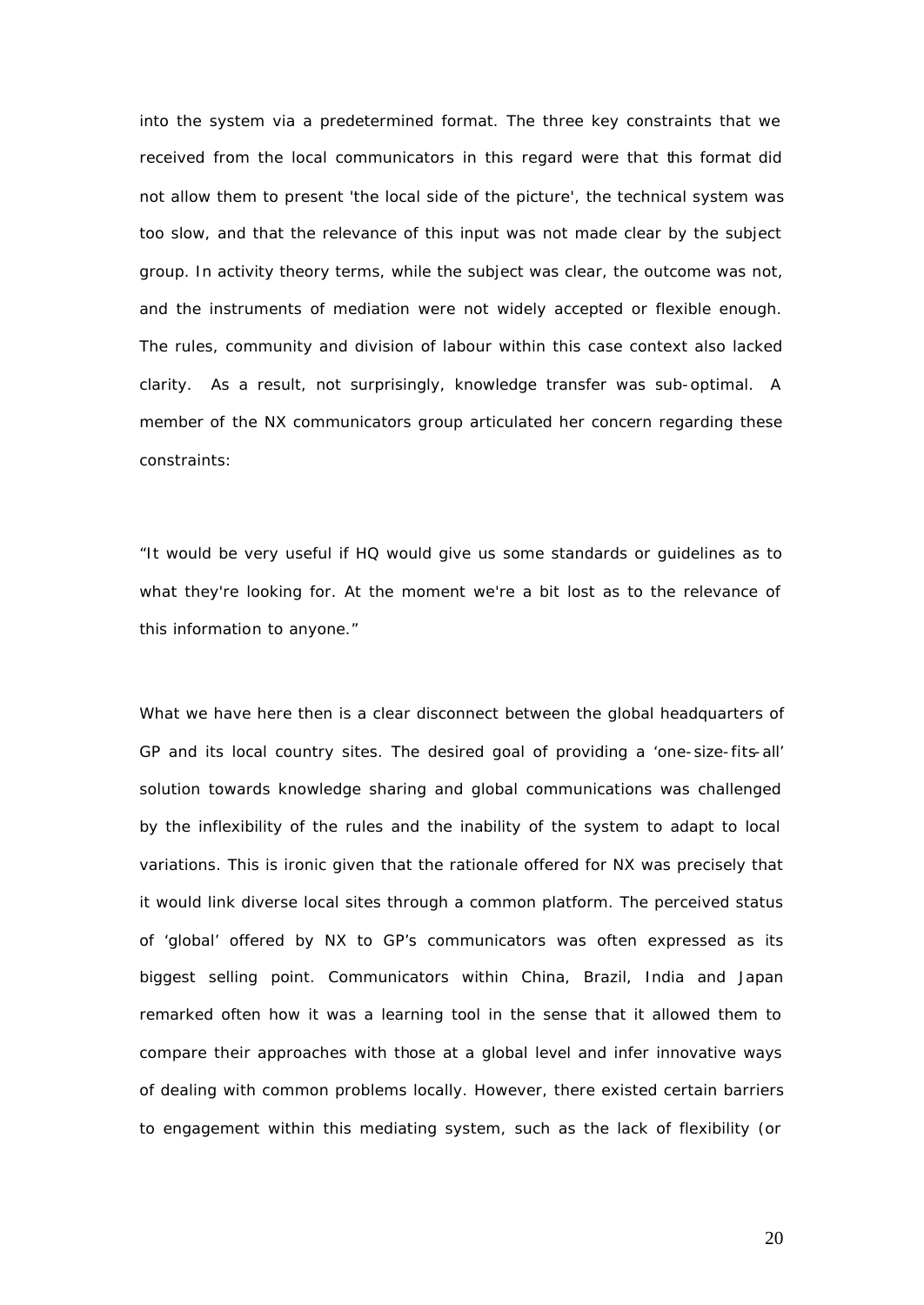customisability) of the interface, and the ability of individual communicators to 'make sense of it, in order to contribute meaningfully to the intended dialogue.

What emerged from our discussions with NX users in the various local sites (ranging from Japan, China and India to Brazil, Jamaica and the UK) was that, at an implicit level, GlobalPharma's information platform (NX) was a mediating tool by which communicator performances could be tracked and inputs monitored. In order to maintain consistency throughout the organisation, NX was also aimed to provide a measure against which contextual local information could be mapped. In other words, NX had the mandate of providing standards within a complex organisation growing globally across cultures. While there existed a genuine need within GP to document and consolidate knowledge resources, and NX was seen as an integrating tool that would weave together diverse information threads, at the (individual) local level, many communicators felt NX to be a tool put forward by HQ to document and monitor information flows alone. In activity theory terms, there were two distinct outcomes which were not always complementary. This perceived motivation and intent, attributed to GP global, caused many of the users of NX to hold back from using the system fully.

It is clear that a key reason for the disconnect between the desired object of activity and the outcome, is the lack of attention paid by global organisations (still operating predominantly from headquarters), to local contextual detail. Furthermore, if there is an imbalance between the organisational culture (hierarchical) and the desired objectives of transparency and freer knowledge flows, there is little change that can be brought about by technical tools (such as the information systems discussed so far). In summary: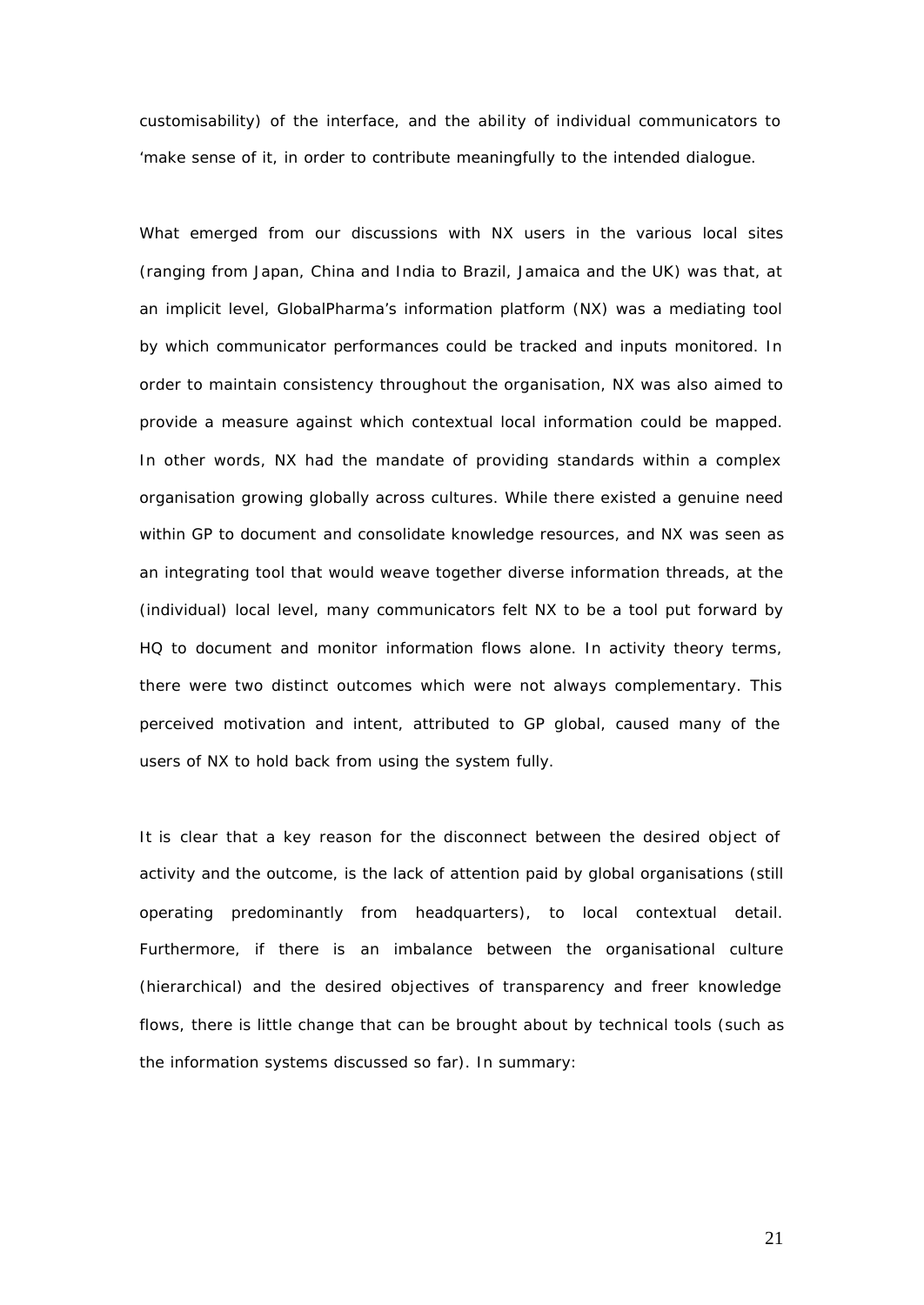- *Bridging the Gap:* If the organisational activity object of providing integrated tools for knowledge sharing is perceived as monitoring & documentation, this leads to the outcome of limited use
- *One size does not fit all*: If local contextual details are ignored (e.g. access to tools of mediation) adoption and local use of global information system are jeopardised

#### iii. System Imbalances: global-local priorities and the need for mediation

Boundaries, often based on cultural factors such as language, political climate and work practices, play a significant role in influencing the uptake of and adaptation to new technical solutions within global organisations. Having examined individual/community perceptions as well as cultural dynamics within global organisations, we now devote our attention, in this sub-section, to identifying the various imbalances that emerge when global organisations attempt to consolidate and 'standardise' operations across diverse local sites.

We begin with the case of GlobalPharma here, where individual tacit knowing and particular job roles (division of labour), influenced the uptake of the system in unique and non-homogeneous ways. We found that when the same communicator was posted in HQ, she used different functions of the NX system than she did in the local Brazil affiliate. The reasons for this depended on what was perceived as mandatory or required at HQ level and what was perceived as being locally relevant. A lack of clarity about the precise purpose or object of NX emerged as a strong source of tension for communicators within GP Brazil. One member of this community of users expressed her frustration: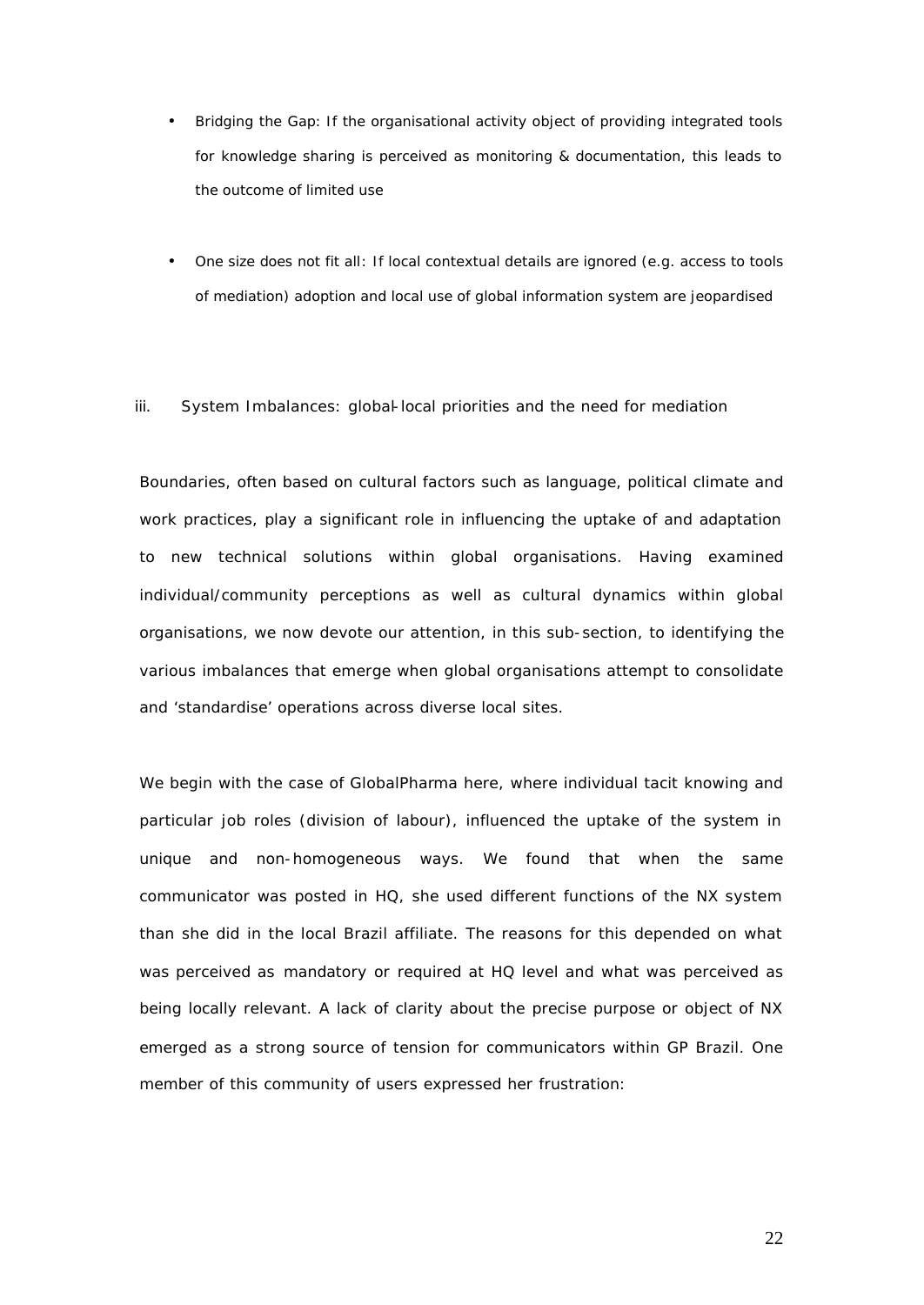*"We need to think globally but I won't have time to do my local job if it is imposed that we feed back everything (to head office). Global (HQ) should help us to act locally. "You have to do that" would not be the best way."*

Thus the pressure to feedback to HQ with little or no understanding of the relevance of this input, proved to be problematic for the communicators concerned. Ironically this perception that HQ was being somewhat paternalistic in its directives was in direct conflict with the articulated object of the entire NX activity system, which was to decentralise information flows and to allow for knowledge sharing across global platforms. This is resonant of our discussion in the previous section concerning GDA's rhetoric on empowering local country offices, without changing in any real way its control of operations from HQ. What this translates into is a tacit objective of keeping existing power hierarchies and mechanisms of control intact within global organisations. It is absolutely fundamental to understand this dichotomy if progress is to be made in the effective deployment of global information systems. The first demonstration of imbalance concerns local priorities on the one hand, and HQ mandates on the other. Depending on the relative autonomy of the local office, decisions and systems (instruments) are accepted, modified or rejected. This is not to underscore the marked power dynamic within organisations that makes it difficult for local communities of users to challenge the HQ directive. The tension that emerges here is one between the potentiality offered by technical mediation and the resistance to change offered by traditional cultural hierarchies of organisational practice.

The second imbalance that is demonstrated here is between the need to establish a 'global face', and the need for context sensitivity and diversity. LC Beijing did not have an independent country office, and this considerably worked against establishing its local presence. The contextual issues often got overlooked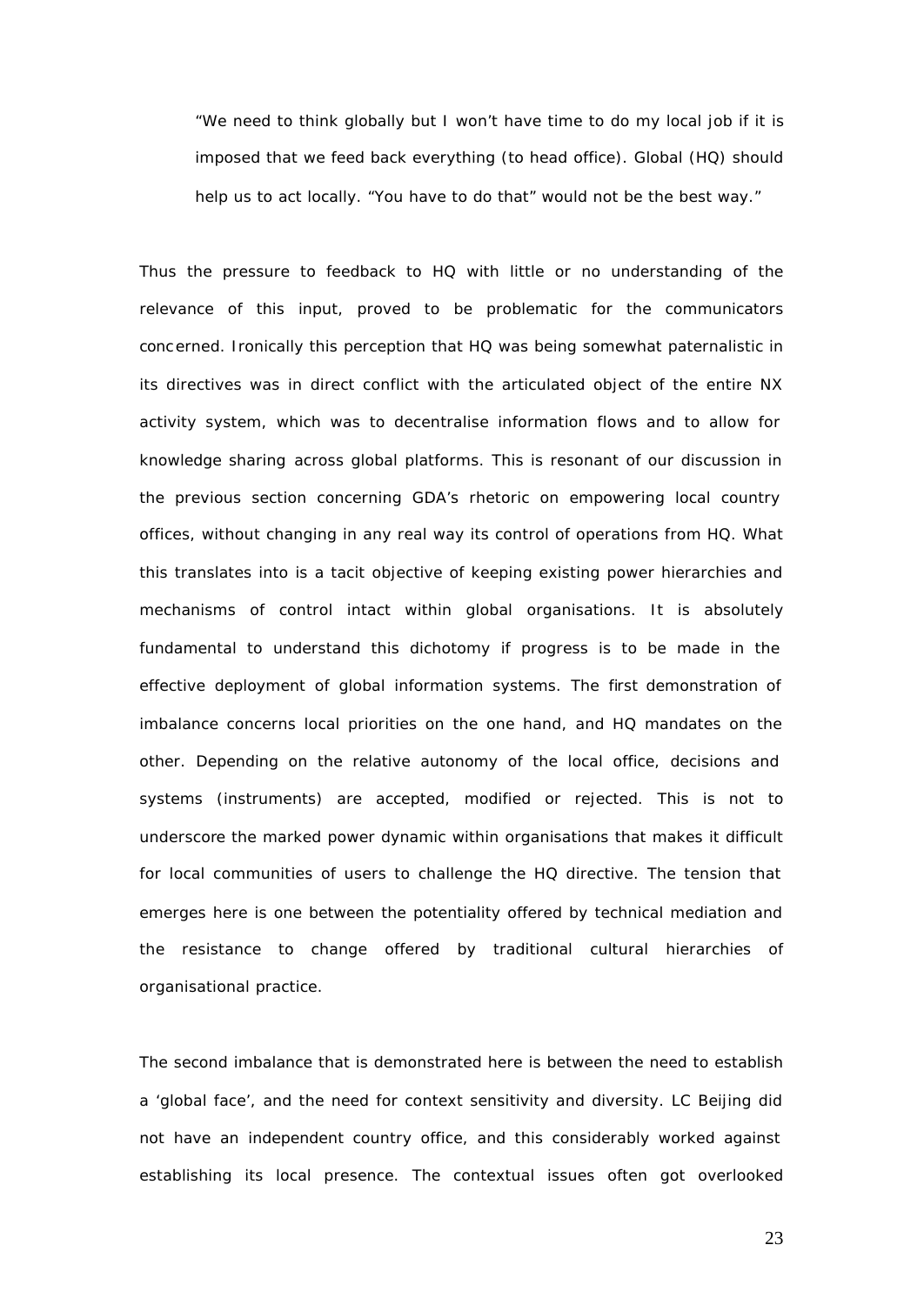because there was no single unit acting as a representative office in China. A representative from LC Beijing articulated his concerns:

*"The 'affiliate set up' doesn't work here. There is this push towards having*  'one global face', but until we have a separate unit functioning here that is *not dependent on another company for resources, that recognises local concerns, it will not work smoothly."*

By the 'affiliate set up', the above speaker refers to the rules, divisions of labour and stakeholder communities within the Chinese context, which were in conflict with the HQ model. Taking this a step further, a regional affiliate and LC partner in Japan, stressed the need for attention to detail within local contexts:

*"What happens is that in global companies you tend to get a push towards 'mass customisation'. However, I feel that even though we have a similar policy globally, we can still make the individual client feel different."* 

Standardisation in this context is what the above speaker refers to as 'mass customisation'. In his view the act of applying a uniform standard for all local LC partners translated in some way into weaker quality of service and less culturally sensitive or client-specific outputs and outcomes. The balance that is sought here is one between the need to respond to local contextual demands, to provide tailor-made services to clients and community members alike, while on the other hand maintaining a global brand that operated as a standard across global sites.

The third demonstration of imbalance occurs when there is greater attention and priority given to the instruments and tools rather than the context of mediation. The GDA case provides us an important lesson here regarding future adoption and use of technical tools of mediation. While a strong desire existed within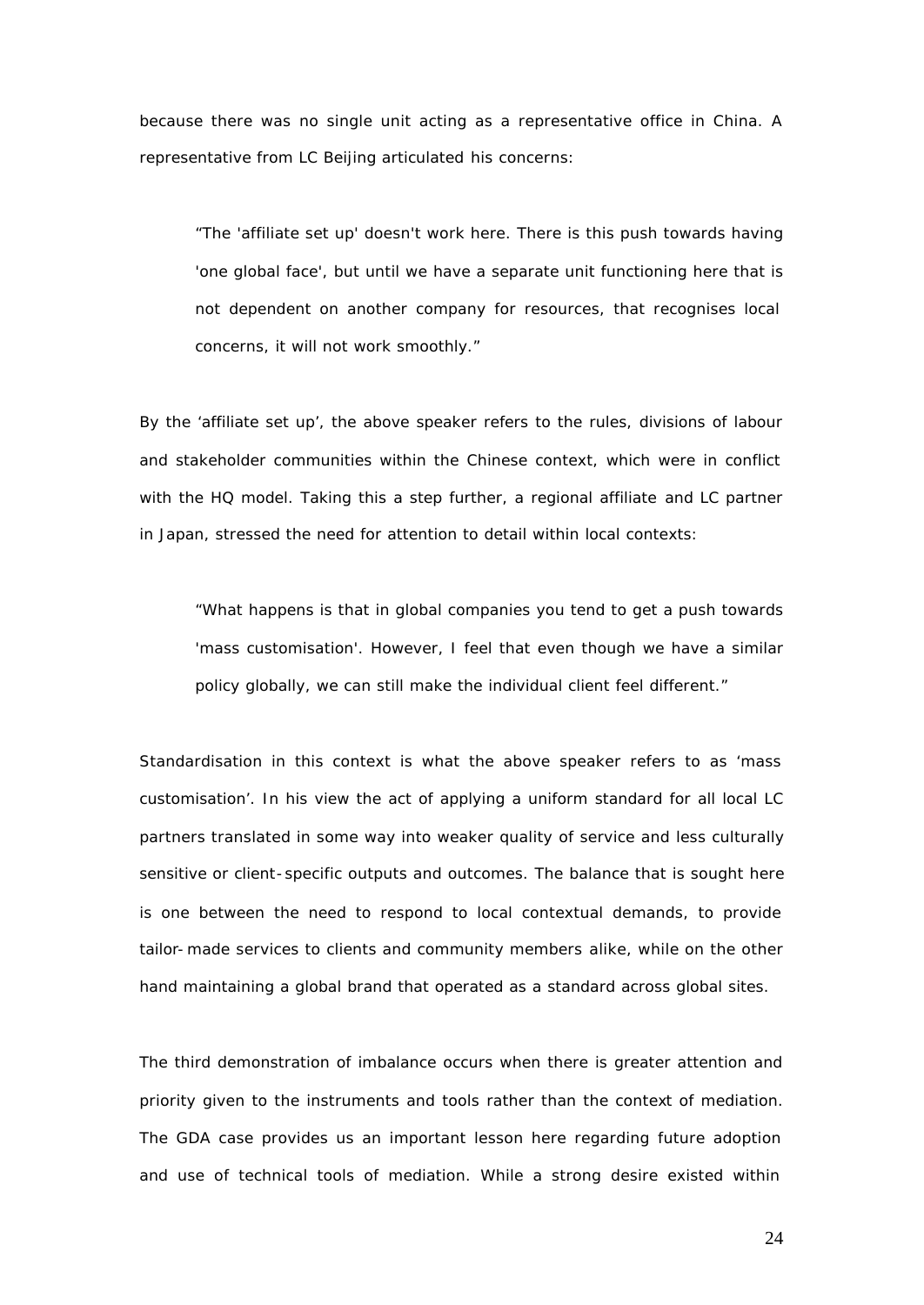headquarters to see it continue as a global boundary spanning information system, low levels of current use did not serve as a good indicator for its future potential. One reason offered for this is that too much emphasis was placed on involving technical programmes rather than focusing on the needs of the countries themselves. Few country staff had any orientation and training and country level access has been too narrowly restricted. In response to this a solution was considered by the GDA team at HQ, which involved continuing to develop NetWork in conjunction with new and determined efforts to involve more of the country offices with acceptable levels of internet connectivity.

To summarise, with the help of our three case studies, we have demonstrated the tensions that emerge within global organisations attempting to balance the need to standardise operations across distributed sites, and the equally compelling need to be sensitive to local voices of their stakeholders and partners. We have given particular attention to cultural factors, such as language and local traditions, that go a long way in shaping the final outcomes of complex global activity systems. In summary, we have identified three key areas where these imbalances emerge:

- The potentiality offered by technical mediation and the resistance to change by traditional hierarchies of organisational practice
- The need to respond to contextual demands; to provide tailor-made services to clients, and the need to maintain a global standard/ brand
- The priority given to tools of mediation and the priority given to the context within whic h tools are used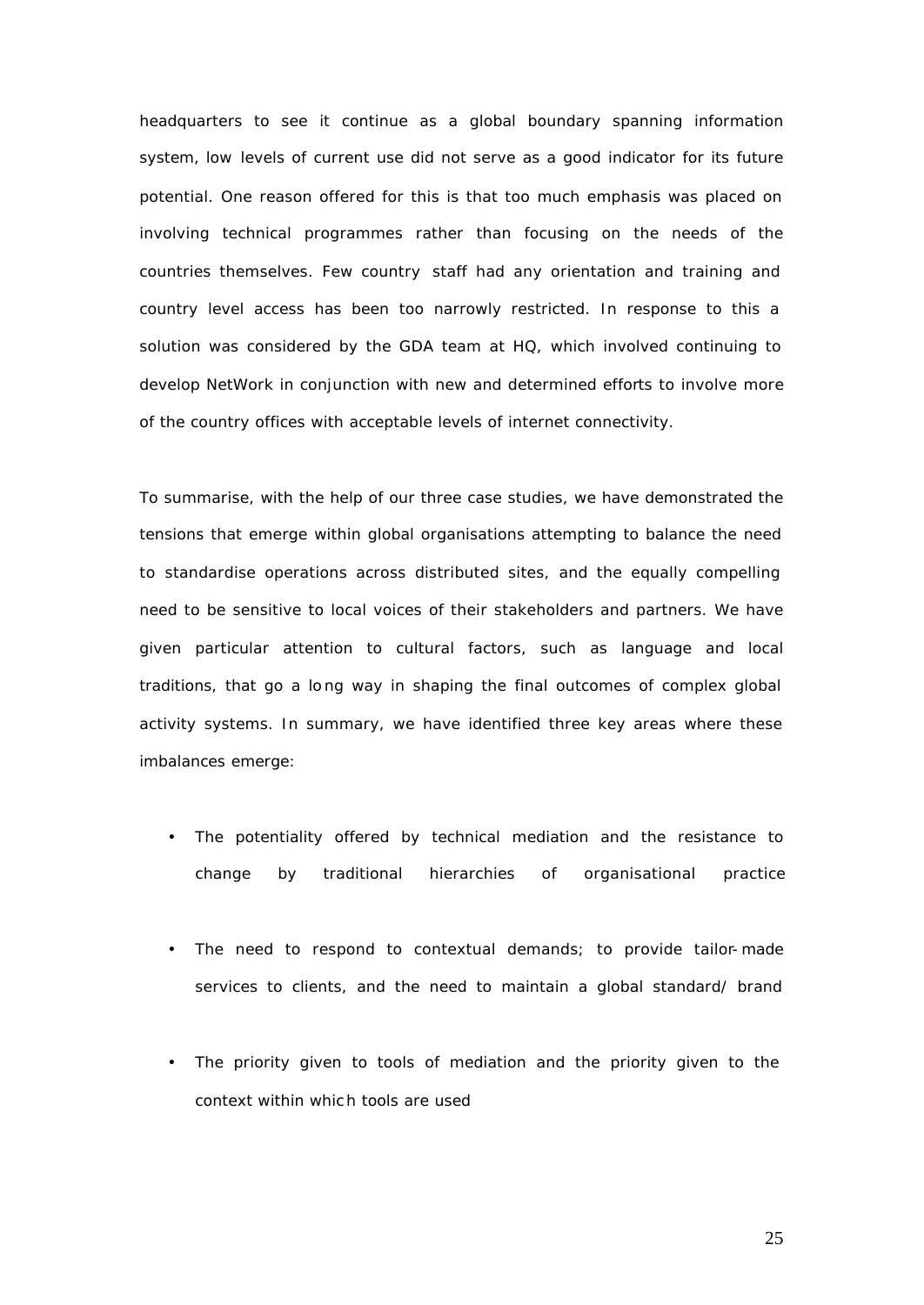#### **6. Implications**

Drawing on our analysis of the three case studies, we can develop two levels of implications, namely theoretical and practical. With regard to the former, we have engaged with a unique framework that has enabled us to theorise the complexity of social networks and personal identifications within global organisations. We have aimed to show the relevance of activity theory in its 'original' as well as its 'augmented' form. While analysing the mediation of activity within global knowledge communities, and the inherent tensions between objectives and outcomes, we have also embraced contextual heterogeneity that is lacking within the activity theoretical frame. Towards this end we have highlighted the literature on tacit knowing*,* thereby throwing more light on the personal identifications, motivations and intentions that all go on to shape the final activity outcomes. We offer this as a way of understanding the intangible elements that can not be articulated or transferred easily, but which go on to shape communication and knowledge sharing within global organisations. We have demonstrated through our case studies how unspoken intentions on the part of higher management, as well as conflicting perceptions on the activity objectives, translated into patterns of use and adoption for the information systems, that were often not in alignment with articulated interests. The tacit knowledge literature, with its recognition of individual interpretation and continuous re-negotiation of meaning, contributes greatly to the lack of attention paid within current activity theory to knowledge and individual perceptions that don't fall within the structures of articulated rules and objectives. By bringing these two frames together we have offered, within the remit of this paper, an augmented analytical lens through which knowledge flows within complex global organisations can be examined.

We also have placed emphasis in this paper on the importance of individual interpretive activity rather than on a collective organisational level. We call for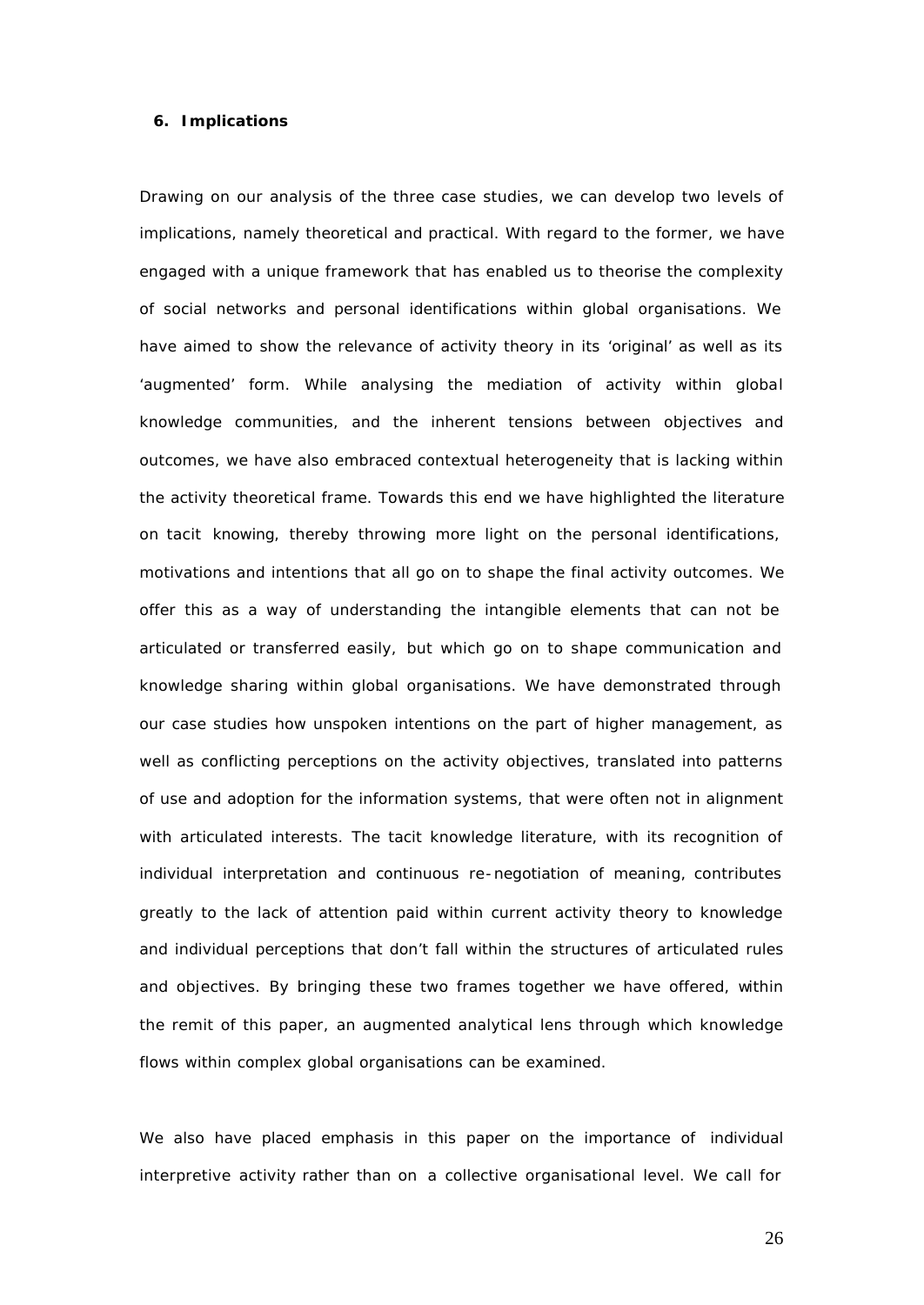greater sensitivity towards the competing influences on individuals within larger organisational groupings. As was demonstrated by the GlobalPharma, GDA and LC cases, the adoption, use and integration of global information system tools is highly dependent on these individual voices of dissent or acceptance. Only when the systems are in tune with local needs and cultural specificities, can they be expected to achieve buy-in from the diverse community of stakeholders concerned. Often it would appear that organisations articulate their support for these principles but then fail to back them up with the appropriate financial, technical and human resources. Potentially this could be because their expected value is not understood, agreed or believed.

It is important to stress that these insights are in no way 'unknown' to organisations operating within a global context. Rather, our contribution lies in our demonstration of the often unwitting resistance offered by global organisations in challenging or addressing the imbalances and global-local tensions identified within this paper. The seeming inability of organisations to bridge the gaps could be taken to reflect a lack of will on the part of their HQ organisations to transcend the rhetoric of change, towards a genuine upheaval of 'traditional' work practices and priorities. What this translates into is a different approach to resource allocation, greater transparency, attention to local detail and less hierarchical decision making within the organisational environment. This requires clear and explicit added value contribution from proposed new systems, together with demonstrable Return on Investment (ROI) to support the necessary decisions. Through the three cases we have considered in this paper, we have demonstrated successfully how these practical considerations are side-stepped by poor project management, and disregard for local priorities. While global organisations are increasingly articulating their intention to address these imbalances by introducing new organisation-wide policies and tools, the relative inability of our case study organisations to fully achieve their objectives is a clear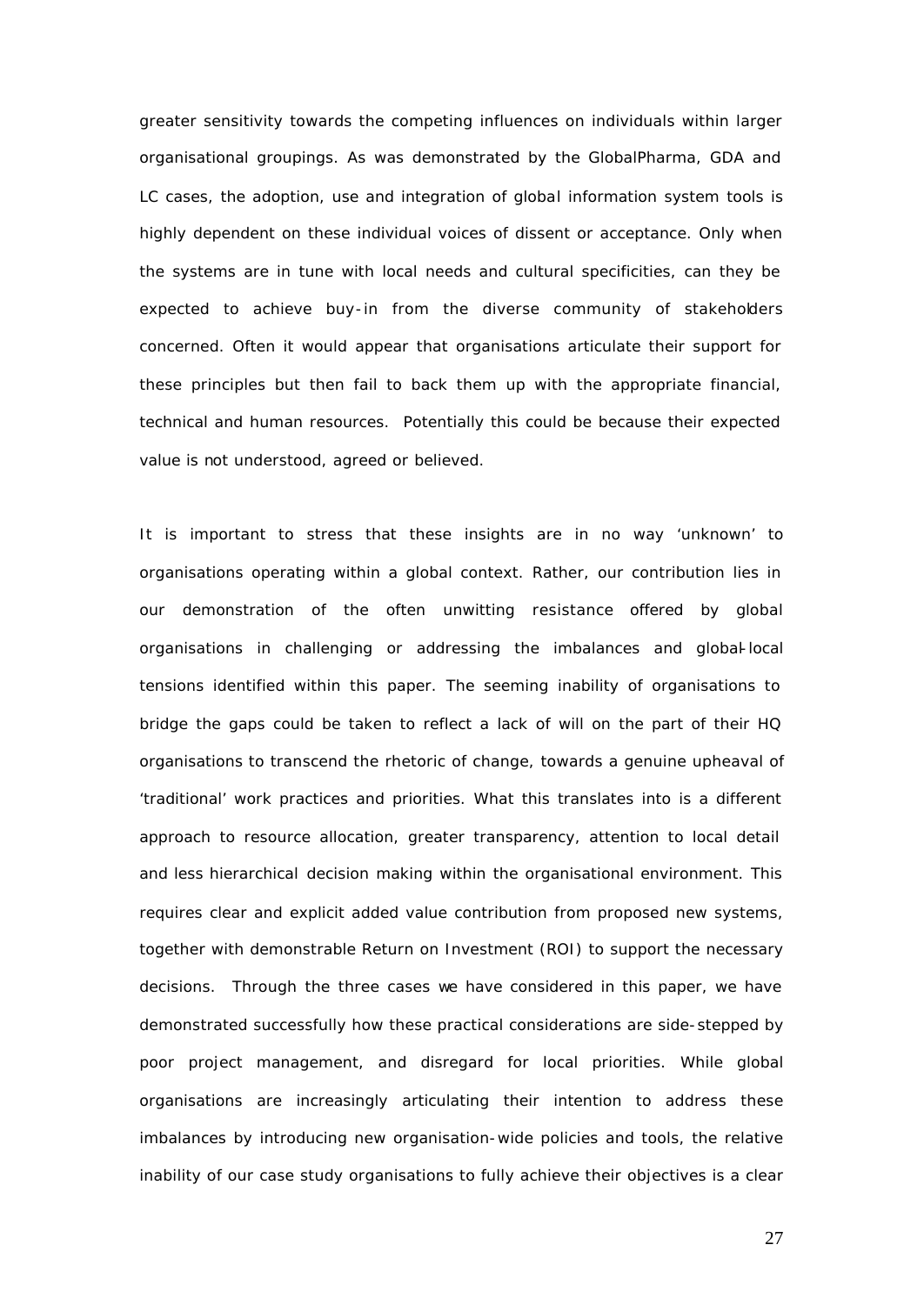indication of no real shift taking place in balancing global-local priorities. Through the research context of our three global organisations, we have demonstrated the call for local-customisations, capital and knowledge support, as well as greater (and more genuine) membership of all local sites into the global organisational community. While the above insights are to a great extent acknowledged and accepted within global business models today, our contribution within this paper has been to expose why these intentions and motivations fail to translate into meaningful activity outcomes for the stakeholder community.

#### **7. Conclusion**

Recent research has sought to recommend tools to leverage knowledge so that organisations can identify, share, and process knowledge more effectively. The rationale for this is that, as organisations increasingly compete in changing stocks of knowledge, the management of this complex knowledge base is emerging as a major challenge in maintaining sustainable competitive advantage (see Pan and Leidner, 2003). In this paper we have demonstrated how global information systems designed and implemented for organisational knowledge sharing purposes, such as NX, EML and NetWork, struggle when introduced to local work contexts, because they do not sufficiently take into account the culturally defined practices of a work setting. A common theme that emerged from our investigations was how people invent ways of 'working around' the system, or how people do 'extra-work' by maintaining both the new, prescribed systems as well as their existing methods and practices. Case studies such as the ones examined in this paper serve to demonstrate the diversity of voices within global organisations seeking to standardise services. As discussed earlier in this paper, the 'one-size-fits-all' analogy simply does not work when local variations emerge as critical in shaping the adoption of a given brand or service.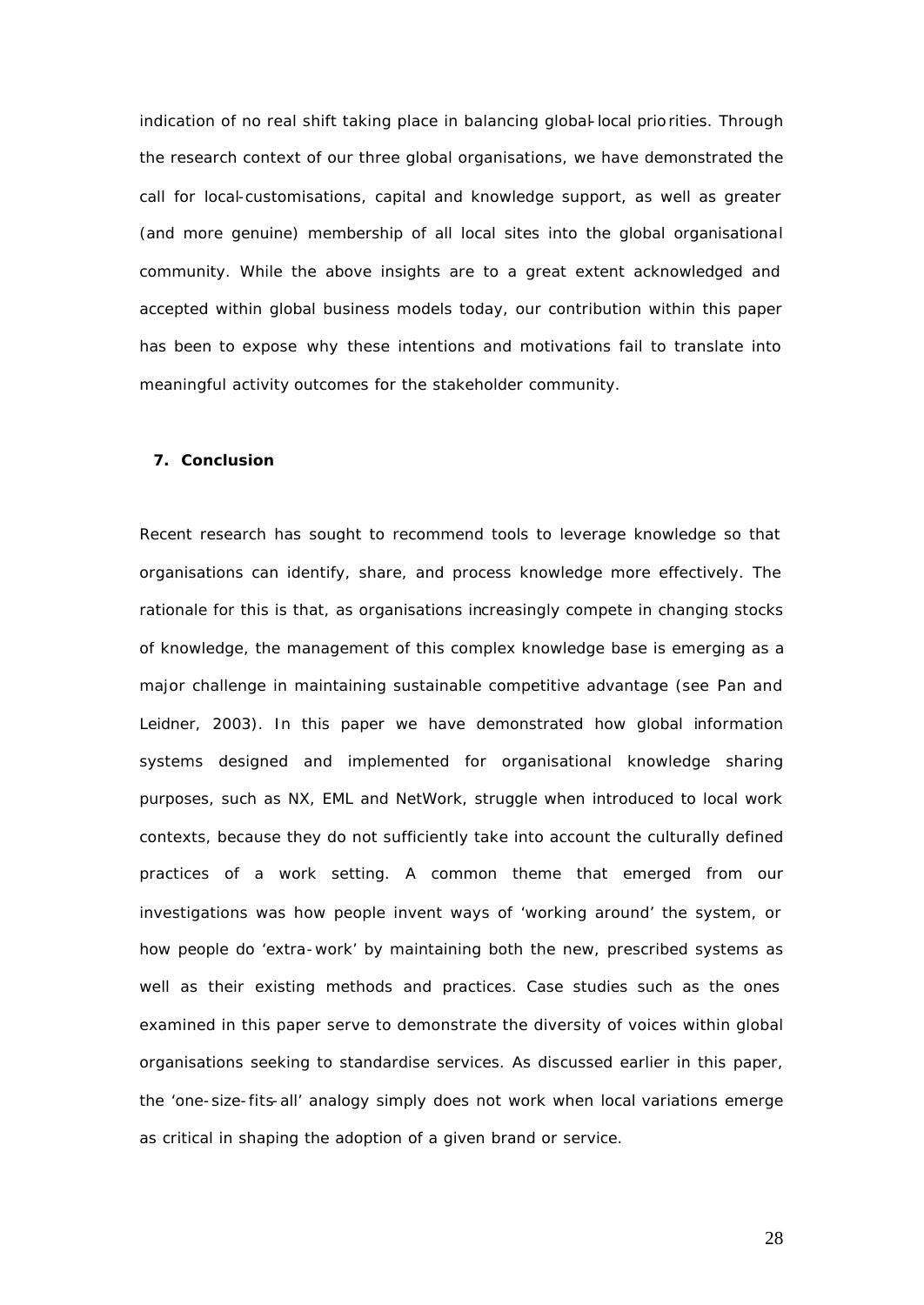The analytical frame of activity theory has helped us to understand that it does not make sense to analyse action, without taking into account the overall collective activity (or activities) which it realises. The key problematic here in our opinion is that systems, such as the ones we've discussed above, tend to only support a fragment of this web of actions. It is in response to this that we bring in the literature on tacit knowing, as we believe it augments our understanding of the processes and exchanges that go unarticulated within such organisations. The attempts of the NX subject group to generate a cooperative work environment in this context can be traced back to a narrow analysis looking only at the action of documenting information flows. While this intention was never clearly articulated, its effects were felt during the roll out and implementation stage of the project. Similarly, the NetWork system within GDA and the EML system within LC, while intended to be platforms via which subject groups and stakeholders could exchange information and produce new stocks of knowledge, ended up being seen by some local participants, and headquarters staff, as tools via which HQ could monitor and control local activity. Action within an activity system needs to be analysed as part of a volatile context consisting of other actions, activities and the artefacts mediating these activities, as well as the conditions of the work practice itself. What is needed here is a deeper understanding of the way in which cooperation and collaboration is achieved in practice within such distributed work contexts, especially where the interests of those in power to make decisions are directly challenged. For unless the conflicting interests and interpretations are considered, to expect universal *buy-in* across sites is at best naïve. The design of global information systems needs a persistent focus on the work practices at local level in order to achieve the intended support for the work, and in order to ensure that the system at least does not contradict the employees' own work practices. In addition, paying attention to the minor but locally relevant features of the system can go a long way in assisting the diffusion of such collaborative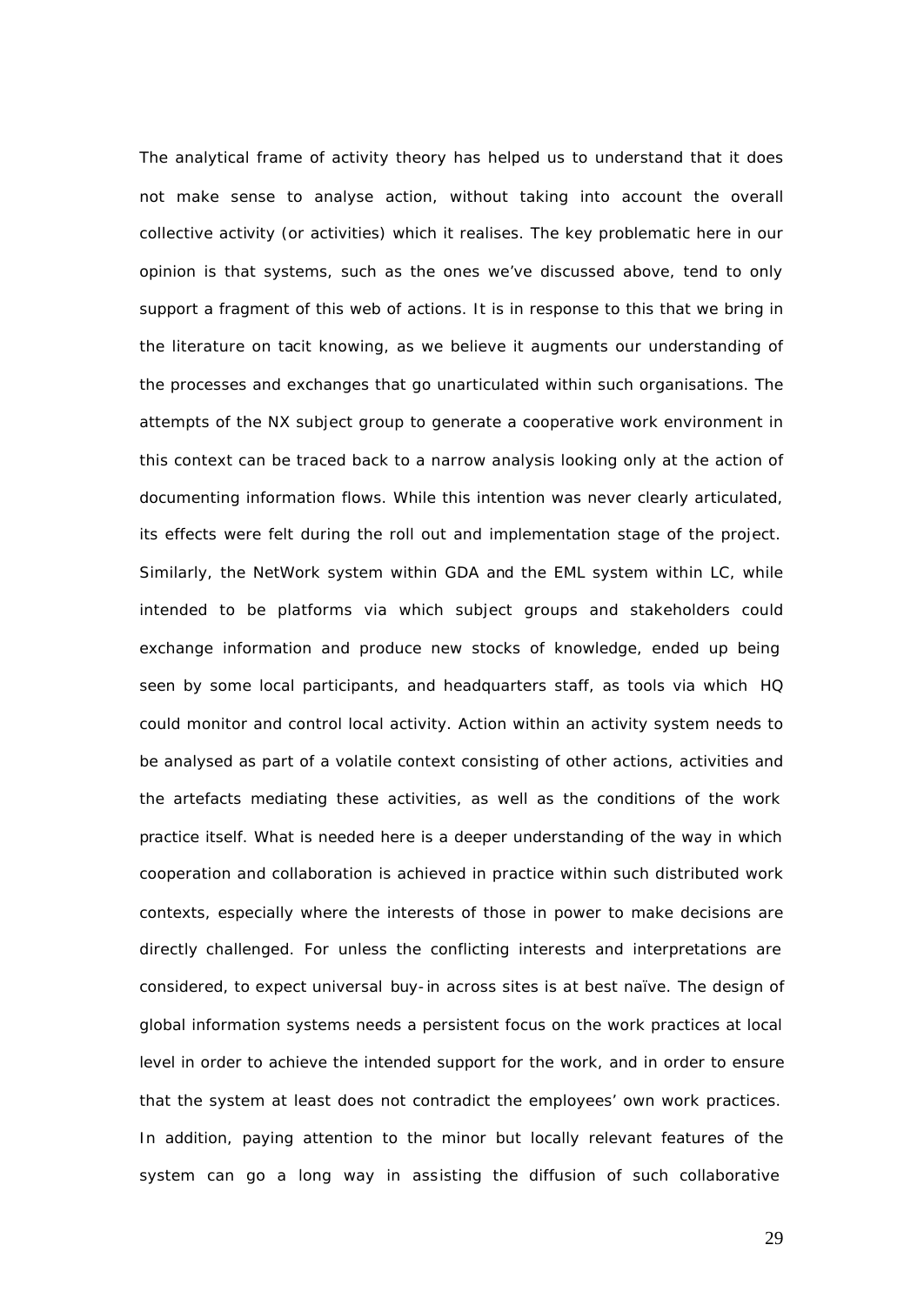technologies within a global organization.

To conclude, we would like to stress the need for acknowledging and embracing diversity within global organisations. While standardisation and uniformity are indeed tools that enable distributed work contexts to share stocks of knowledge, we have to recognise that a majority of factors, ranging from the quality of service, to work practices, and systems of meaning-making, are all subjectively determined. Hence, we recommend that for any real shift in practice to occur, a genuine local involvement in the development and use of operational systems needs to be favoured instead of the more one-sided directive from global headquarters with limited input from its local entities. Along with a more sharpened sensitivity to local context, we also recommend a greater allocation of resources towards drawing out this difference that emerges from the various sites, rather than 'rolling it out' in the name of uniformity. This resource allocation could translate in practice into language translation facilities, or better connectivity infrastructure, improved skills training, and the creation of improved platforms for dialogue between the various stakeholders in a global enterprise.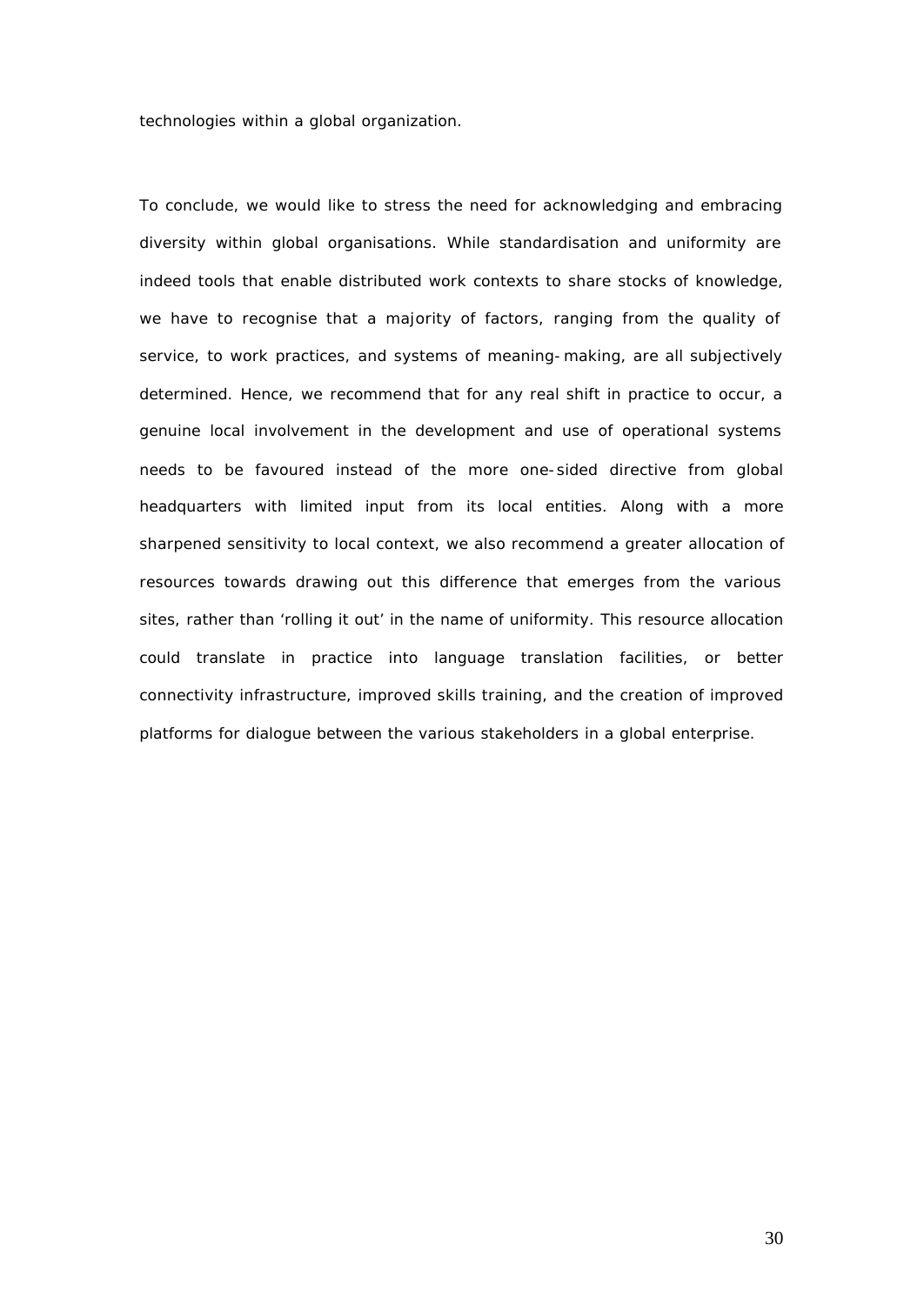#### **8. References**

Bloomfield, B.P., Coombs, R., Knights, D., & Littler, D., (eds.), (1997). Information Technology and Organizations – Strategies, Networks, and Integration. Oxford: Oxford University Press.

Ciborra, C.U. (1994). The Grassroots of IT and Strategy, in Ciborra, C. and Jelassi, T. (eds.), Strategic Information Systems – A European Perspective. Chichester: Wiley, pp.3-24.

Ciborra, C.U. (ed.), (2000). From Control to Drift. The dynamics of corporate information infrastructures. Oxford: Oxford University Press.

Davenport, T. H. (1988). Putting the Enterprise into the Enterprise System. Harvard Business Review, pp. 121-131.

Engeström, Y. (1987). Learning by expanding: An activity-theoretical approach to developmental research. Helsinki: Orienta-Konsultit.

Engeström, Y. (1990). Learning, working and imagining: twelve studies in activity theory. Orientia-Konsultit Oy, Helsinki.

Engeström, Y. (1999). Activity theory and individual and social transformation, in Y. Engeström, R. Miettinen, and R.-L. Punamäki-Gitai (eds.), *Perspectives on activity theory,* Cambridge University Press, New York, 19-38.

Ger, G. (1999). Localizing in the global village: local firms competing in global markets. California Management Review, 41 (4): 64–83.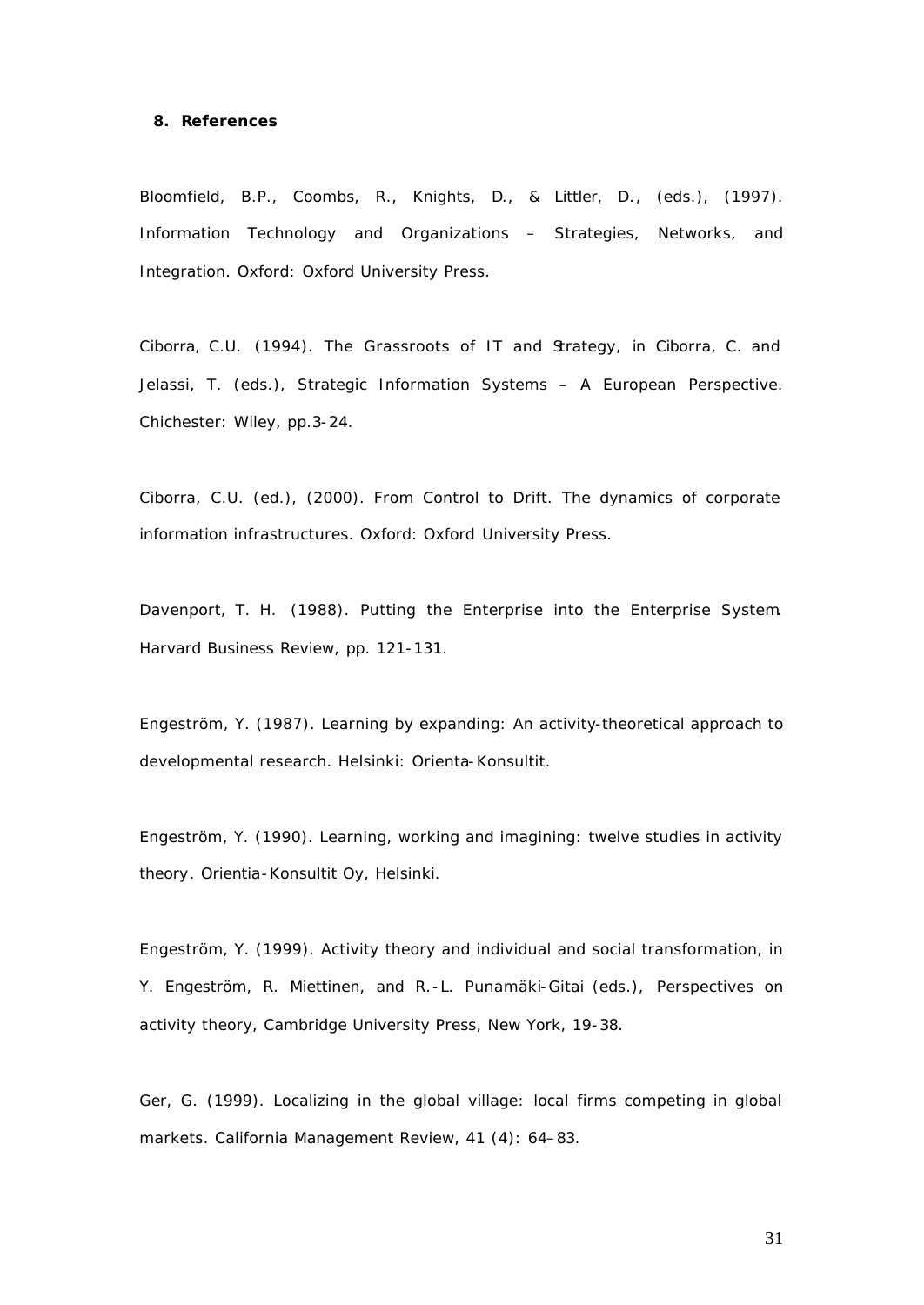Kyng, M. and Mathiassen, L. (eds.), (1997). Computers and Design in Context. Cambridge, Mass.: MIT Press.

Leidner, R. (1993). Fast food, Fast talk – Service Work and the Routinization of Everyday Life. Berkeley: University of California Press, 1993.

Leont'ev, A. N. (1978). Activity, consciousness, and personality. Englewood Cliffs: Prentice Hall.

Nardi, Bonnie A. *(*ed*.)*. (1996). Context and consciousness: activity theory and human-computer interaction. MIT Press, Cambridge, MA

Nonaka & Takeuchi. (1995). The Knowledge Creating Company*.* New York: Oxford University Press

Orlikowski, W. J. (2002). Knowing in Practice: Enacting a Collective Capability in distributed organizing. Organization Science, 13(3): p. 249-273

Pan and Leidner, (2003). Bridging communities of practice with information technology in pursuit of global knowledge sharing. Journal of Strategic Information Systems 12 (2003) 71–88

Polanyi, M., (1969). Knowing and Being. Routledge & Kegan Paul: London.

Rolland and Monteiro. (2002). Balancing the local and the global in infrastructural information systems. The Information Society, 18 (2):87-100.

Sahay, S. (1998). Implementing GIS technology in India: some issues of time and space. Accounting, Management and Information Technology. 8: 147-188.